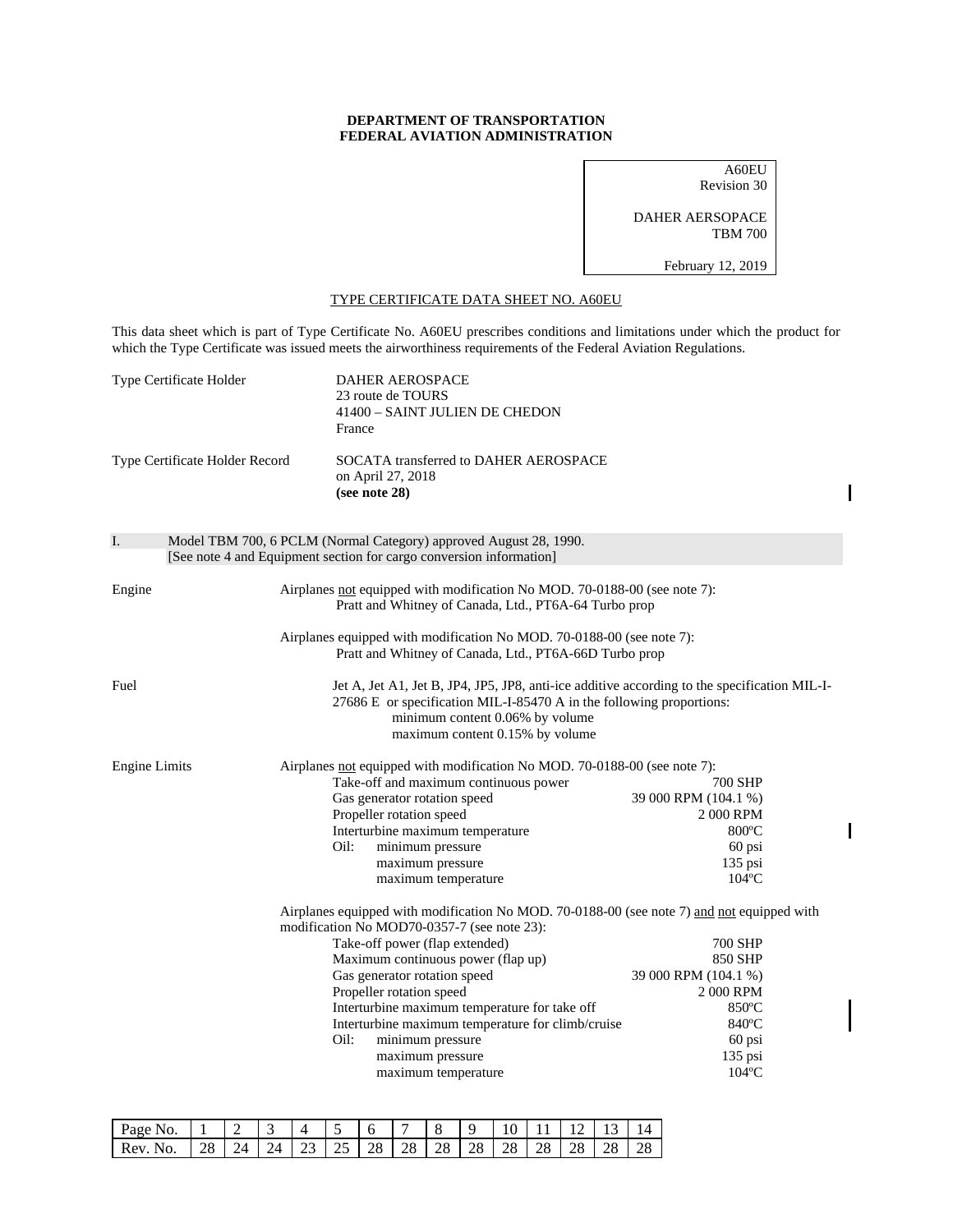| Take-off power (flap extended)<br>850 SHP<br>Maximum continuous power (flap up)<br>850 SHP<br>Gas generator rotation speed<br>39 000 RPM (104.1 %)<br>Propeller rotation speed<br>2 000 RPM<br>Interturbine maximum temperature for take off<br>850°C<br>Interturbine maximum temperature for climb/cruise<br>840°C<br>minimum pressure<br>Oil:<br>60 psi<br>maximum pressure<br>$135$ psi<br>maximum temperature<br>$104$ <sup>o</sup> C<br>Propeller and Propeller Limits<br>Aircraft not equipped with optional SOCATA modification No MOD70-0345-61<br><b>HARTZELL Constant speed</b><br>HC-E4N-3 / E9083 S (K)<br>Diameter: not over 91 in., not under 90 in.<br>$21^{\circ}$<br>Pitch setting at 30 in., sta.:<br>Low<br>$86^{\circ}$<br>Feather<br>$-11^{\circ}$<br>Reverse<br>Aircraft equipped with optional SOCATA modification No MOD70-0345-61<br><b>HARTZELL Constant speed</b><br>HC-E5N-3C / NC8834 K<br>Diameter: not over 91 in., not under 90 in.<br>$19.5^\circ$<br>Pitch setting at 30 in., sta.:<br>Low<br>$85^\circ$<br>Feather<br>$-9^\circ$<br>Reverse<br>Airspeed Limits<br>Aircraft not equipped with MOD70-0357-71 (see note 23):<br>(Maximum operating speed)<br>VMO<br>270 KCAS<br>VA<br>(Maneuvering speed)<br><b>160 KCAS</b><br><b>VFE</b><br>(Maximum flaps extended speed)<br>Landing configuration<br><b>120 KCAS</b><br>Takeoff configuration<br><b>180 KCAS</b><br><b>VLO</b><br>(Maximum landing gear operation speed)<br>retraction<br><b>130 KCAS</b><br>extension<br><b>180 KCAS</b><br><b>VLE</b><br>(Maximum landing gear extended speed)<br>180 KCAS<br>Aircraft equipped with MOD70-0357-71(see note 23):<br>(Maximum operating speed)<br>270 KCAS<br>VMO<br>160 KCAS<br>VA (Maneuvering speed)<br><b>VFE</b><br>(Maximum flaps extended speed)<br>Landing configuration<br>120 KCAS<br>Takeoff configuration<br>180 KCAS<br><b>VLO</b><br>(Maximum landing gear operation speed)<br>retraction<br>150KCAS<br>extension<br>180 KCAS |            | modification No MOD70-0357-71 (see note 23):    | Airplanes equipped with modification No MOD. 70-0188-00 (see note 7) and equipped with |  |
|----------------------------------------------------------------------------------------------------------------------------------------------------------------------------------------------------------------------------------------------------------------------------------------------------------------------------------------------------------------------------------------------------------------------------------------------------------------------------------------------------------------------------------------------------------------------------------------------------------------------------------------------------------------------------------------------------------------------------------------------------------------------------------------------------------------------------------------------------------------------------------------------------------------------------------------------------------------------------------------------------------------------------------------------------------------------------------------------------------------------------------------------------------------------------------------------------------------------------------------------------------------------------------------------------------------------------------------------------------------------------------------------------------------------------------------------------------------------------------------------------------------------------------------------------------------------------------------------------------------------------------------------------------------------------------------------------------------------------------------------------------------------------------------------------------------------------------------------------------------------------------------------------------------------------------------------------------------------------------|------------|-------------------------------------------------|----------------------------------------------------------------------------------------|--|
|                                                                                                                                                                                                                                                                                                                                                                                                                                                                                                                                                                                                                                                                                                                                                                                                                                                                                                                                                                                                                                                                                                                                                                                                                                                                                                                                                                                                                                                                                                                                                                                                                                                                                                                                                                                                                                                                                                                                                                                  |            |                                                 |                                                                                        |  |
|                                                                                                                                                                                                                                                                                                                                                                                                                                                                                                                                                                                                                                                                                                                                                                                                                                                                                                                                                                                                                                                                                                                                                                                                                                                                                                                                                                                                                                                                                                                                                                                                                                                                                                                                                                                                                                                                                                                                                                                  |            |                                                 |                                                                                        |  |
|                                                                                                                                                                                                                                                                                                                                                                                                                                                                                                                                                                                                                                                                                                                                                                                                                                                                                                                                                                                                                                                                                                                                                                                                                                                                                                                                                                                                                                                                                                                                                                                                                                                                                                                                                                                                                                                                                                                                                                                  |            |                                                 |                                                                                        |  |
|                                                                                                                                                                                                                                                                                                                                                                                                                                                                                                                                                                                                                                                                                                                                                                                                                                                                                                                                                                                                                                                                                                                                                                                                                                                                                                                                                                                                                                                                                                                                                                                                                                                                                                                                                                                                                                                                                                                                                                                  |            |                                                 |                                                                                        |  |
|                                                                                                                                                                                                                                                                                                                                                                                                                                                                                                                                                                                                                                                                                                                                                                                                                                                                                                                                                                                                                                                                                                                                                                                                                                                                                                                                                                                                                                                                                                                                                                                                                                                                                                                                                                                                                                                                                                                                                                                  |            |                                                 |                                                                                        |  |
|                                                                                                                                                                                                                                                                                                                                                                                                                                                                                                                                                                                                                                                                                                                                                                                                                                                                                                                                                                                                                                                                                                                                                                                                                                                                                                                                                                                                                                                                                                                                                                                                                                                                                                                                                                                                                                                                                                                                                                                  |            |                                                 |                                                                                        |  |
|                                                                                                                                                                                                                                                                                                                                                                                                                                                                                                                                                                                                                                                                                                                                                                                                                                                                                                                                                                                                                                                                                                                                                                                                                                                                                                                                                                                                                                                                                                                                                                                                                                                                                                                                                                                                                                                                                                                                                                                  |            |                                                 |                                                                                        |  |
|                                                                                                                                                                                                                                                                                                                                                                                                                                                                                                                                                                                                                                                                                                                                                                                                                                                                                                                                                                                                                                                                                                                                                                                                                                                                                                                                                                                                                                                                                                                                                                                                                                                                                                                                                                                                                                                                                                                                                                                  |            |                                                 |                                                                                        |  |
|                                                                                                                                                                                                                                                                                                                                                                                                                                                                                                                                                                                                                                                                                                                                                                                                                                                                                                                                                                                                                                                                                                                                                                                                                                                                                                                                                                                                                                                                                                                                                                                                                                                                                                                                                                                                                                                                                                                                                                                  |            |                                                 |                                                                                        |  |
|                                                                                                                                                                                                                                                                                                                                                                                                                                                                                                                                                                                                                                                                                                                                                                                                                                                                                                                                                                                                                                                                                                                                                                                                                                                                                                                                                                                                                                                                                                                                                                                                                                                                                                                                                                                                                                                                                                                                                                                  |            |                                                 |                                                                                        |  |
|                                                                                                                                                                                                                                                                                                                                                                                                                                                                                                                                                                                                                                                                                                                                                                                                                                                                                                                                                                                                                                                                                                                                                                                                                                                                                                                                                                                                                                                                                                                                                                                                                                                                                                                                                                                                                                                                                                                                                                                  |            |                                                 |                                                                                        |  |
|                                                                                                                                                                                                                                                                                                                                                                                                                                                                                                                                                                                                                                                                                                                                                                                                                                                                                                                                                                                                                                                                                                                                                                                                                                                                                                                                                                                                                                                                                                                                                                                                                                                                                                                                                                                                                                                                                                                                                                                  |            |                                                 |                                                                                        |  |
|                                                                                                                                                                                                                                                                                                                                                                                                                                                                                                                                                                                                                                                                                                                                                                                                                                                                                                                                                                                                                                                                                                                                                                                                                                                                                                                                                                                                                                                                                                                                                                                                                                                                                                                                                                                                                                                                                                                                                                                  |            |                                                 |                                                                                        |  |
|                                                                                                                                                                                                                                                                                                                                                                                                                                                                                                                                                                                                                                                                                                                                                                                                                                                                                                                                                                                                                                                                                                                                                                                                                                                                                                                                                                                                                                                                                                                                                                                                                                                                                                                                                                                                                                                                                                                                                                                  |            |                                                 |                                                                                        |  |
|                                                                                                                                                                                                                                                                                                                                                                                                                                                                                                                                                                                                                                                                                                                                                                                                                                                                                                                                                                                                                                                                                                                                                                                                                                                                                                                                                                                                                                                                                                                                                                                                                                                                                                                                                                                                                                                                                                                                                                                  |            |                                                 |                                                                                        |  |
|                                                                                                                                                                                                                                                                                                                                                                                                                                                                                                                                                                                                                                                                                                                                                                                                                                                                                                                                                                                                                                                                                                                                                                                                                                                                                                                                                                                                                                                                                                                                                                                                                                                                                                                                                                                                                                                                                                                                                                                  |            |                                                 |                                                                                        |  |
|                                                                                                                                                                                                                                                                                                                                                                                                                                                                                                                                                                                                                                                                                                                                                                                                                                                                                                                                                                                                                                                                                                                                                                                                                                                                                                                                                                                                                                                                                                                                                                                                                                                                                                                                                                                                                                                                                                                                                                                  |            |                                                 |                                                                                        |  |
|                                                                                                                                                                                                                                                                                                                                                                                                                                                                                                                                                                                                                                                                                                                                                                                                                                                                                                                                                                                                                                                                                                                                                                                                                                                                                                                                                                                                                                                                                                                                                                                                                                                                                                                                                                                                                                                                                                                                                                                  |            |                                                 |                                                                                        |  |
|                                                                                                                                                                                                                                                                                                                                                                                                                                                                                                                                                                                                                                                                                                                                                                                                                                                                                                                                                                                                                                                                                                                                                                                                                                                                                                                                                                                                                                                                                                                                                                                                                                                                                                                                                                                                                                                                                                                                                                                  |            |                                                 |                                                                                        |  |
|                                                                                                                                                                                                                                                                                                                                                                                                                                                                                                                                                                                                                                                                                                                                                                                                                                                                                                                                                                                                                                                                                                                                                                                                                                                                                                                                                                                                                                                                                                                                                                                                                                                                                                                                                                                                                                                                                                                                                                                  |            |                                                 |                                                                                        |  |
|                                                                                                                                                                                                                                                                                                                                                                                                                                                                                                                                                                                                                                                                                                                                                                                                                                                                                                                                                                                                                                                                                                                                                                                                                                                                                                                                                                                                                                                                                                                                                                                                                                                                                                                                                                                                                                                                                                                                                                                  |            |                                                 |                                                                                        |  |
|                                                                                                                                                                                                                                                                                                                                                                                                                                                                                                                                                                                                                                                                                                                                                                                                                                                                                                                                                                                                                                                                                                                                                                                                                                                                                                                                                                                                                                                                                                                                                                                                                                                                                                                                                                                                                                                                                                                                                                                  |            |                                                 |                                                                                        |  |
|                                                                                                                                                                                                                                                                                                                                                                                                                                                                                                                                                                                                                                                                                                                                                                                                                                                                                                                                                                                                                                                                                                                                                                                                                                                                                                                                                                                                                                                                                                                                                                                                                                                                                                                                                                                                                                                                                                                                                                                  |            |                                                 |                                                                                        |  |
|                                                                                                                                                                                                                                                                                                                                                                                                                                                                                                                                                                                                                                                                                                                                                                                                                                                                                                                                                                                                                                                                                                                                                                                                                                                                                                                                                                                                                                                                                                                                                                                                                                                                                                                                                                                                                                                                                                                                                                                  |            |                                                 |                                                                                        |  |
|                                                                                                                                                                                                                                                                                                                                                                                                                                                                                                                                                                                                                                                                                                                                                                                                                                                                                                                                                                                                                                                                                                                                                                                                                                                                                                                                                                                                                                                                                                                                                                                                                                                                                                                                                                                                                                                                                                                                                                                  |            |                                                 |                                                                                        |  |
|                                                                                                                                                                                                                                                                                                                                                                                                                                                                                                                                                                                                                                                                                                                                                                                                                                                                                                                                                                                                                                                                                                                                                                                                                                                                                                                                                                                                                                                                                                                                                                                                                                                                                                                                                                                                                                                                                                                                                                                  |            |                                                 |                                                                                        |  |
|                                                                                                                                                                                                                                                                                                                                                                                                                                                                                                                                                                                                                                                                                                                                                                                                                                                                                                                                                                                                                                                                                                                                                                                                                                                                                                                                                                                                                                                                                                                                                                                                                                                                                                                                                                                                                                                                                                                                                                                  |            |                                                 |                                                                                        |  |
|                                                                                                                                                                                                                                                                                                                                                                                                                                                                                                                                                                                                                                                                                                                                                                                                                                                                                                                                                                                                                                                                                                                                                                                                                                                                                                                                                                                                                                                                                                                                                                                                                                                                                                                                                                                                                                                                                                                                                                                  |            |                                                 |                                                                                        |  |
|                                                                                                                                                                                                                                                                                                                                                                                                                                                                                                                                                                                                                                                                                                                                                                                                                                                                                                                                                                                                                                                                                                                                                                                                                                                                                                                                                                                                                                                                                                                                                                                                                                                                                                                                                                                                                                                                                                                                                                                  |            |                                                 |                                                                                        |  |
|                                                                                                                                                                                                                                                                                                                                                                                                                                                                                                                                                                                                                                                                                                                                                                                                                                                                                                                                                                                                                                                                                                                                                                                                                                                                                                                                                                                                                                                                                                                                                                                                                                                                                                                                                                                                                                                                                                                                                                                  |            |                                                 |                                                                                        |  |
|                                                                                                                                                                                                                                                                                                                                                                                                                                                                                                                                                                                                                                                                                                                                                                                                                                                                                                                                                                                                                                                                                                                                                                                                                                                                                                                                                                                                                                                                                                                                                                                                                                                                                                                                                                                                                                                                                                                                                                                  |            |                                                 |                                                                                        |  |
|                                                                                                                                                                                                                                                                                                                                                                                                                                                                                                                                                                                                                                                                                                                                                                                                                                                                                                                                                                                                                                                                                                                                                                                                                                                                                                                                                                                                                                                                                                                                                                                                                                                                                                                                                                                                                                                                                                                                                                                  |            |                                                 |                                                                                        |  |
|                                                                                                                                                                                                                                                                                                                                                                                                                                                                                                                                                                                                                                                                                                                                                                                                                                                                                                                                                                                                                                                                                                                                                                                                                                                                                                                                                                                                                                                                                                                                                                                                                                                                                                                                                                                                                                                                                                                                                                                  |            |                                                 |                                                                                        |  |
|                                                                                                                                                                                                                                                                                                                                                                                                                                                                                                                                                                                                                                                                                                                                                                                                                                                                                                                                                                                                                                                                                                                                                                                                                                                                                                                                                                                                                                                                                                                                                                                                                                                                                                                                                                                                                                                                                                                                                                                  |            |                                                 |                                                                                        |  |
|                                                                                                                                                                                                                                                                                                                                                                                                                                                                                                                                                                                                                                                                                                                                                                                                                                                                                                                                                                                                                                                                                                                                                                                                                                                                                                                                                                                                                                                                                                                                                                                                                                                                                                                                                                                                                                                                                                                                                                                  |            |                                                 |                                                                                        |  |
|                                                                                                                                                                                                                                                                                                                                                                                                                                                                                                                                                                                                                                                                                                                                                                                                                                                                                                                                                                                                                                                                                                                                                                                                                                                                                                                                                                                                                                                                                                                                                                                                                                                                                                                                                                                                                                                                                                                                                                                  |            |                                                 |                                                                                        |  |
|                                                                                                                                                                                                                                                                                                                                                                                                                                                                                                                                                                                                                                                                                                                                                                                                                                                                                                                                                                                                                                                                                                                                                                                                                                                                                                                                                                                                                                                                                                                                                                                                                                                                                                                                                                                                                                                                                                                                                                                  |            |                                                 |                                                                                        |  |
|                                                                                                                                                                                                                                                                                                                                                                                                                                                                                                                                                                                                                                                                                                                                                                                                                                                                                                                                                                                                                                                                                                                                                                                                                                                                                                                                                                                                                                                                                                                                                                                                                                                                                                                                                                                                                                                                                                                                                                                  |            |                                                 |                                                                                        |  |
|                                                                                                                                                                                                                                                                                                                                                                                                                                                                                                                                                                                                                                                                                                                                                                                                                                                                                                                                                                                                                                                                                                                                                                                                                                                                                                                                                                                                                                                                                                                                                                                                                                                                                                                                                                                                                                                                                                                                                                                  |            |                                                 |                                                                                        |  |
|                                                                                                                                                                                                                                                                                                                                                                                                                                                                                                                                                                                                                                                                                                                                                                                                                                                                                                                                                                                                                                                                                                                                                                                                                                                                                                                                                                                                                                                                                                                                                                                                                                                                                                                                                                                                                                                                                                                                                                                  |            |                                                 |                                                                                        |  |
|                                                                                                                                                                                                                                                                                                                                                                                                                                                                                                                                                                                                                                                                                                                                                                                                                                                                                                                                                                                                                                                                                                                                                                                                                                                                                                                                                                                                                                                                                                                                                                                                                                                                                                                                                                                                                                                                                                                                                                                  |            |                                                 |                                                                                        |  |
| <b>VLE</b><br>(Maximum landing gear extended speed)<br><b>180 KCAS</b>                                                                                                                                                                                                                                                                                                                                                                                                                                                                                                                                                                                                                                                                                                                                                                                                                                                                                                                                                                                                                                                                                                                                                                                                                                                                                                                                                                                                                                                                                                                                                                                                                                                                                                                                                                                                                                                                                                           |            |                                                 |                                                                                        |  |
|                                                                                                                                                                                                                                                                                                                                                                                                                                                                                                                                                                                                                                                                                                                                                                                                                                                                                                                                                                                                                                                                                                                                                                                                                                                                                                                                                                                                                                                                                                                                                                                                                                                                                                                                                                                                                                                                                                                                                                                  |            |                                                 |                                                                                        |  |
| Airplanes not equipped with modification No. MOD 70-139-00 (see note 6):                                                                                                                                                                                                                                                                                                                                                                                                                                                                                                                                                                                                                                                                                                                                                                                                                                                                                                                                                                                                                                                                                                                                                                                                                                                                                                                                                                                                                                                                                                                                                                                                                                                                                                                                                                                                                                                                                                         | C.G. Range |                                                 |                                                                                        |  |
|                                                                                                                                                                                                                                                                                                                                                                                                                                                                                                                                                                                                                                                                                                                                                                                                                                                                                                                                                                                                                                                                                                                                                                                                                                                                                                                                                                                                                                                                                                                                                                                                                                                                                                                                                                                                                                                                                                                                                                                  |            |                                                 |                                                                                        |  |
|                                                                                                                                                                                                                                                                                                                                                                                                                                                                                                                                                                                                                                                                                                                                                                                                                                                                                                                                                                                                                                                                                                                                                                                                                                                                                                                                                                                                                                                                                                                                                                                                                                                                                                                                                                                                                                                                                                                                                                                  |            | $(+ 181.3)$ to $(+ 194.9)$ at 4409 lbs. or less |                                                                                        |  |
|                                                                                                                                                                                                                                                                                                                                                                                                                                                                                                                                                                                                                                                                                                                                                                                                                                                                                                                                                                                                                                                                                                                                                                                                                                                                                                                                                                                                                                                                                                                                                                                                                                                                                                                                                                                                                                                                                                                                                                                  |            | $(1.183.6)$ to $(1.104.0)$ at 6250 lbs, or less |                                                                                        |  |

(+ 183.6) to (+ 194.9) at 6250 lbs. or less  $(+ 184.8)$  to  $(+ 194.3)$  at 6579 lbs. or less Straight line between points given.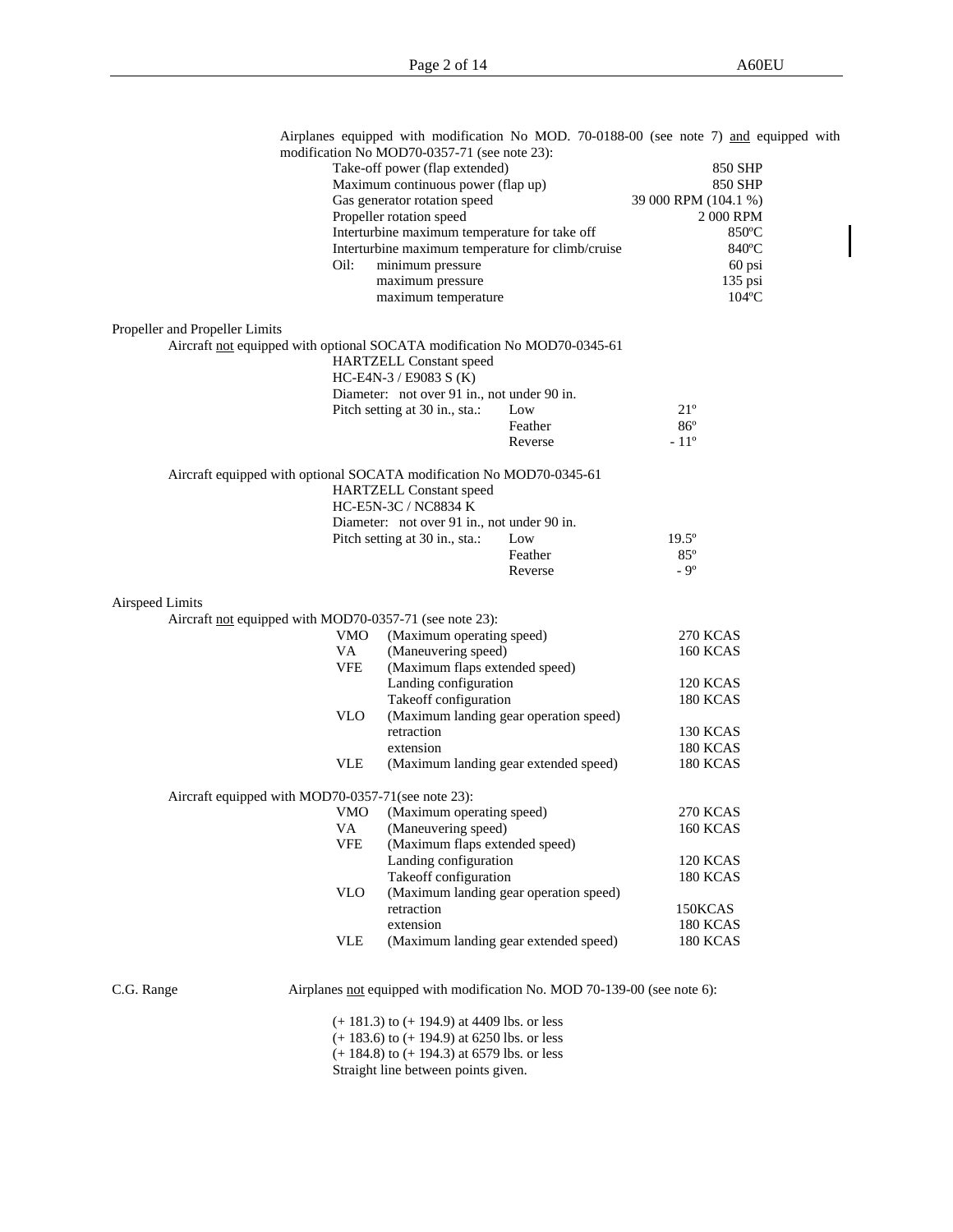|                                      | Airplanes equipped with modification No. MOD 70-139-00 (see note 6):                                                                                                                                                                                           |                                                                                                                                                     |
|--------------------------------------|----------------------------------------------------------------------------------------------------------------------------------------------------------------------------------------------------------------------------------------------------------------|-----------------------------------------------------------------------------------------------------------------------------------------------------|
|                                      | $(+ 181.3)$ to $(+ 194.9)$ at 4409 lbs. or less<br>$(+ 183.6)$ to $(+ 194.9)$ at 6250 lbs.<br>$(+ 185.3)$ to $(+ 194.3)$ at 6579 lbs.<br>$(+ 187)$ forward limit at 7024 lbs.<br>$(+ 187)$ to $(+ 193.65)$ at 7394 lbs.<br>Straight line between points given. |                                                                                                                                                     |
| Empty Weight C.G. Range              | None                                                                                                                                                                                                                                                           |                                                                                                                                                     |
| Maximum Weight                       | Airplanes not equipped with modification No. MOD 70-139-00 (see note 6):<br>$6579$ lbs.:<br>takeoff<br>6250 lbs.:<br>landing<br>$6614$ lbs.:<br>ramp                                                                                                           |                                                                                                                                                     |
|                                      | Airplanes equipped with modification No. MOD 70-139-00 (see note 6):<br>7394 lbs.:<br>takeoff<br>7024 lbs.:<br>landing<br>7430 lbs.:<br>ramp                                                                                                                   |                                                                                                                                                     |
| Number of Seats &<br>Maximum Baggage | Airplanes not equipped with modification No. MOD70-0315-25 (see note 17)<br>Standard version<br>Seats limits<br>1 thru 6 seats                                                                                                                                 |                                                                                                                                                     |
|                                      | - 2 seats<br>at $+180.5$<br>- 2 seats<br>at $+219.1$<br>- 2 seats<br>at $+259.3$                                                                                                                                                                               | See $*1$                                                                                                                                            |
|                                      | - 2 seats<br>at $+180.5$<br>- 2 seats<br>at $+222.1$<br>at $+272.3$<br>- 2 seats                                                                                                                                                                               | See $*2$                                                                                                                                            |
|                                      | Baggage limits                                                                                                                                                                                                                                                 |                                                                                                                                                     |
|                                      | - In the front compartment:                                                                                                                                                                                                                                    | 110 lbs. at 128.0 See * 1                                                                                                                           |
|                                      | - Behind the cabin:                                                                                                                                                                                                                                            | 220 lbs. at 297.6 See * 2                                                                                                                           |
|                                      | - Behind the cabin:                                                                                                                                                                                                                                            | 220 lbs. at 303<br>See $*$ 3<br>100 lbs. at 303<br>See $*$ 4                                                                                        |
|                                      | In the rear compartment:                                                                                                                                                                                                                                       | 77 lbs. at 340.9<br>See $*$ 5                                                                                                                       |
|                                      | $* 1$ : Valid S/N 1 to 243, except S/N 205 and 240 and from S/N 434.                                                                                                                                                                                           |                                                                                                                                                     |
|                                      | with modification No. MOD 70-019-25.                                                                                                                                                                                                                           | * 2: Valid S/N 1 to 23, 25, 28, 33 and 35, except airplanes equipped as a retrofit                                                                  |
|                                      | * 3: Valid S/N 24, 26, 27, 29 to 32, 34, 36 to 9999, except airplanes                                                                                                                                                                                          | equipped with modification No. MOD 70-139-00 (see note 6), plus<br>airplanes equipped as a retrofit with modification No. MOD 70-019-25.            |
|                                      | modification No. MOD 70-139-00 (see note 6)                                                                                                                                                                                                                    | * 4: Valid airplanes equipped with modification No. OPT 70-01-029 or                                                                                |
|                                      | note 6) or MOD 70-140-00                                                                                                                                                                                                                                       | * 5: Valid for airplanes equipped with modifications No. MOD 70-139-00 (see<br>Not valid for aiplanes equipped with modification No. MOD70-0207-00. |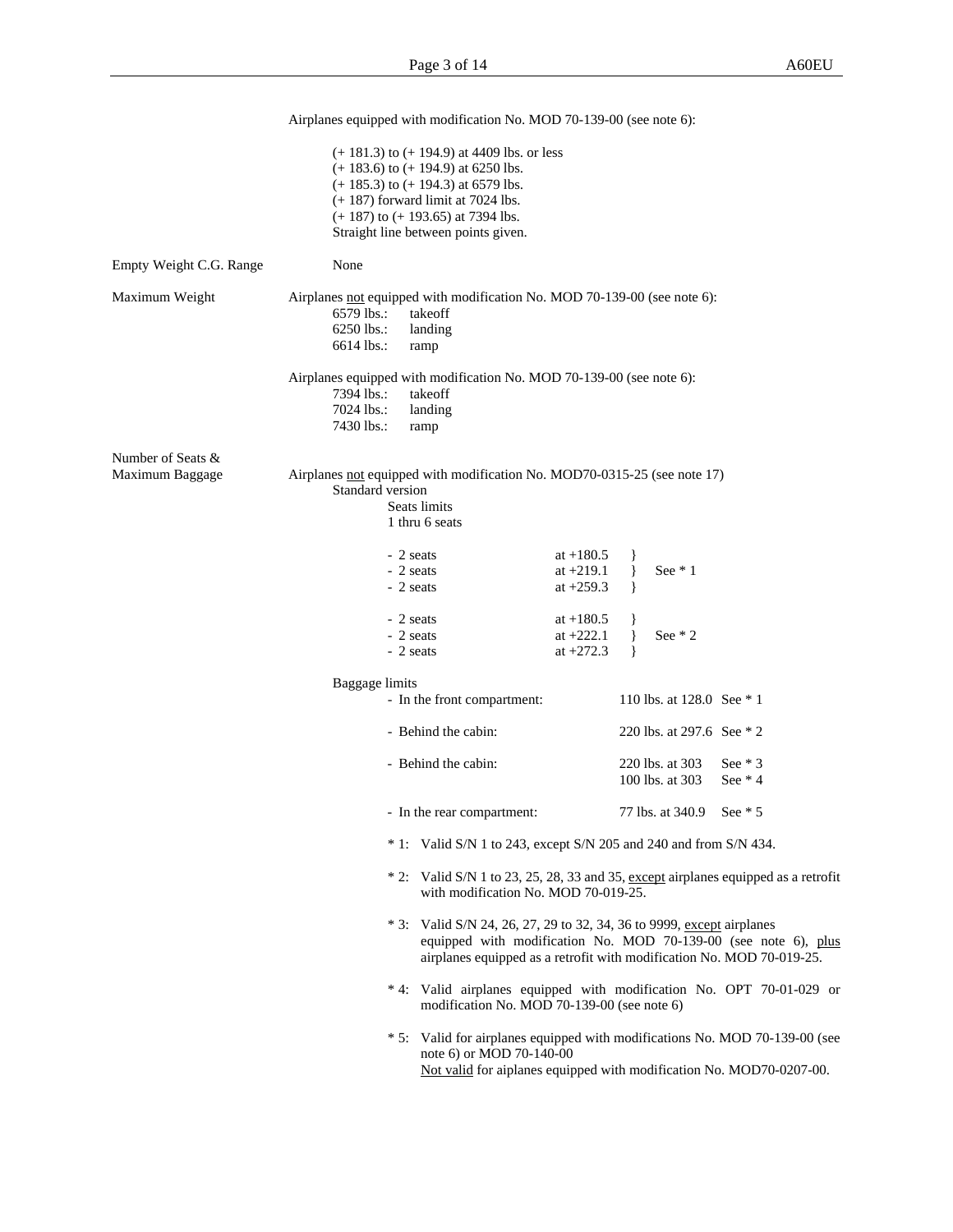|                                   | 7-place accommodation                                                                                                                                                   |                                       |
|-----------------------------------|-------------------------------------------------------------------------------------------------------------------------------------------------------------------------|---------------------------------------|
|                                   | A. Option No. OPT 70-25-002 A<br>Seats limits                                                                                                                           |                                       |
|                                   | 1 to 7 seats                                                                                                                                                            |                                       |
|                                   | - L.H. and R.H. front seats                                                                                                                                             | at $+180.5$                           |
|                                   | - L.H. and R.H. intermediate seats                                                                                                                                      | at $+216.8$                           |
|                                   | - R.H. rear seat<br>- two-place rear divan                                                                                                                              | at $+249.0$<br>at $+283.6$            |
|                                   |                                                                                                                                                                         |                                       |
|                                   | Baggage limits                                                                                                                                                          |                                       |
|                                   | - In the front compartment:<br>- Behind the cabin:                                                                                                                      | 110 lbs. at 128.0<br>77 lbs. at 309.0 |
|                                   |                                                                                                                                                                         |                                       |
|                                   | B. Option No. OPT 70-25-002 B or Option No. OPT 70-25-002 C<br><b>Seat Limits</b>                                                                                       |                                       |
|                                   | 1 to 7 seats                                                                                                                                                            |                                       |
|                                   | - L.H. and R.H. front seats<br>- L.H. intermediate seats                                                                                                                | at $+180.5$<br>at $+223.1$            |
|                                   | - R.H. intermediate seats                                                                                                                                               | at $+209.5$                           |
|                                   | - R.H. rear seat                                                                                                                                                        | at $+239.5$                           |
|                                   | - two place rear divan                                                                                                                                                  | at $+272.3$                           |
|                                   |                                                                                                                                                                         |                                       |
|                                   | Baggage limits<br>- In the front compartment:                                                                                                                           | 110 lbs. at 128.0                     |
|                                   | - Behind the cabin:                                                                                                                                                     | 77 lbs. at 303.0                      |
|                                   |                                                                                                                                                                         |                                       |
|                                   | Airplanes equipped with modification No. MOD70-0315-25 (see note 17)<br>6-seat accommodation                                                                            |                                       |
|                                   | Seats limits                                                                                                                                                            |                                       |
|                                   | 1 thru 6 seats                                                                                                                                                          |                                       |
|                                   | - 2 seats                                                                                                                                                               | at $+180.5$                           |
|                                   | - 2 seats                                                                                                                                                               | at $+224.8$                           |
|                                   | - 2 seats                                                                                                                                                               | at $+259.3$                           |
|                                   | Baggage limits                                                                                                                                                          |                                       |
|                                   | - In the front compartment:                                                                                                                                             | 110 lbs. at 128.0                     |
|                                   | - Behind the cabin:                                                                                                                                                     | 220 lbs. at 297.6                     |
|                                   | 4-seat accommodation                                                                                                                                                    |                                       |
|                                   | Seats limits                                                                                                                                                            |                                       |
|                                   | 1 thru 4 seats                                                                                                                                                          |                                       |
|                                   | - 2 seats                                                                                                                                                               | at $+180.5$                           |
|                                   | - 2 seats                                                                                                                                                               | at $+224.8$                           |
|                                   | Baggage limits                                                                                                                                                          |                                       |
|                                   | - In the front compartment:                                                                                                                                             | 110 lbs. at 128.0                     |
|                                   | - Behind the cabin:                                                                                                                                                     | 220 lbs. at 303.0                     |
|                                   |                                                                                                                                                                         | 176 lbs. at 259.3                     |
| Fuel Capacity                     | Airplanes not equipped with modification No. MOD 70-0211-57:<br>290.6 gal. (two 145.3 gal. at $+$ 189.8 : 281.6 gal. usable)<br>See Note 1 for weight and unusable fuel |                                       |
|                                   | Airplanes equipped with modification No. MOD 70-0211-57:<br>301 gal. (two 150.5 gal. at $+$ 189.8 : 292 gal. usable)<br>See Note 1 for weight and unusable fuel         |                                       |
| Oil Capacity                      | 12.7 qt (at $+$ 82.3 - 6 qt unusable)<br>See Note 1 for weight                                                                                                          |                                       |
| <b>Maximum Operating Altitude</b> | Airplanes not equipped with modifications No. OPT 70-01-026<br>MOD 70-139-00 nor MOD 70-140-00:                                                                         | 30,000 ft.                            |
|                                   | Airplanes equipped with modifications No. OPT 70-01-026                                                                                                                 |                                       |
|                                   | MOD 70-139-00 or MOD 70-140-00:                                                                                                                                         | 31,000 ft.                            |
|                                   |                                                                                                                                                                         |                                       |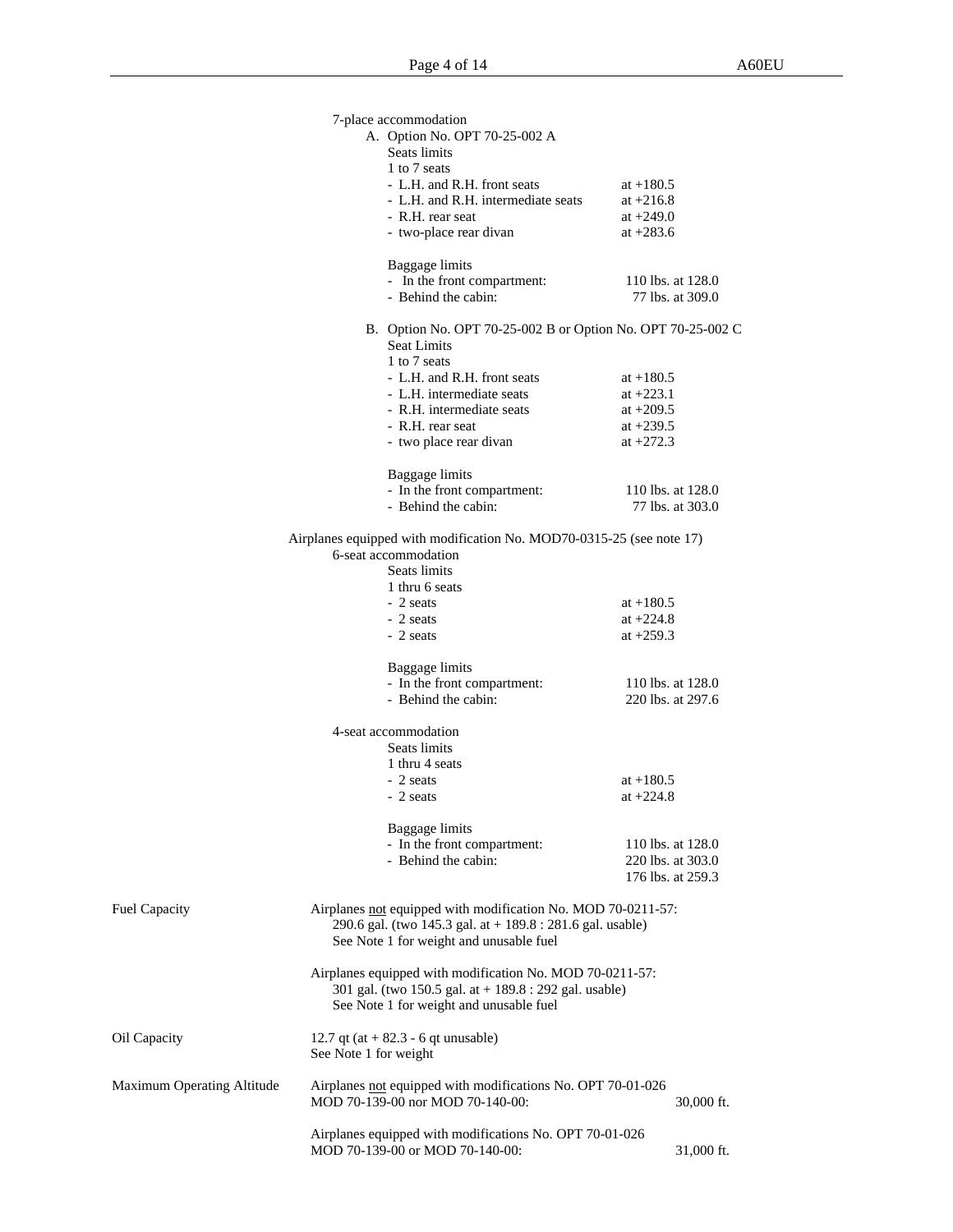| <b>Control Surface Movements</b> | Elevator (Angles references: stabilator chord)                                                                                                             |                                                                                 |  |  |  |  |
|----------------------------------|------------------------------------------------------------------------------------------------------------------------------------------------------------|---------------------------------------------------------------------------------|--|--|--|--|
|                                  | Nose-up attitude:                                                                                                                                          | $30^{\circ} \pm 1.5^{\circ}$                                                    |  |  |  |  |
|                                  | Nose-down attitude:                                                                                                                                        | $10^{\circ} \pm 1^{\circ}$                                                      |  |  |  |  |
|                                  | Stabilator tab (elevator at $0^{\circ}$ )                                                                                                                  |                                                                                 |  |  |  |  |
|                                  | Nose-up attitude:                                                                                                                                          | $15^{\circ} \pm 1^{\circ}$                                                      |  |  |  |  |
|                                  | Nose-down attitude:                                                                                                                                        | $20^{\circ} \pm 1^{\circ}$                                                      |  |  |  |  |
|                                  |                                                                                                                                                            |                                                                                 |  |  |  |  |
|                                  | Roll                                                                                                                                                       |                                                                                 |  |  |  |  |
|                                  | - Ailerons (Reference : wing chord)                                                                                                                        |                                                                                 |  |  |  |  |
|                                  | up                                                                                                                                                         | $15^{\circ} \pm 1^{\circ}$                                                      |  |  |  |  |
|                                  | down                                                                                                                                                       | $20^{\circ} \pm 1^{\circ}$                                                      |  |  |  |  |
|                                  | - Spoiler (Reference: wing upper surface)                                                                                                                  |                                                                                 |  |  |  |  |
|                                  | up                                                                                                                                                         | $58^{\circ}$ +2 $^{\circ}$ /-3 $^{\circ}$                                       |  |  |  |  |
|                                  | down                                                                                                                                                       | $20.5^{\circ}$ +1 $\degree$ /-5 $^{\circ}$                                      |  |  |  |  |
|                                  | - Tab                                                                                                                                                      |                                                                                 |  |  |  |  |
|                                  | up                                                                                                                                                         | $14^{\circ} \pm 1^{\circ}$                                                      |  |  |  |  |
|                                  | down                                                                                                                                                       | $14^{\circ} \pm 1^{\circ}$                                                      |  |  |  |  |
|                                  |                                                                                                                                                            |                                                                                 |  |  |  |  |
|                                  | Yaw control                                                                                                                                                |                                                                                 |  |  |  |  |
|                                  | Rudder (Reference: fin chord)                                                                                                                              |                                                                                 |  |  |  |  |
|                                  | left turn                                                                                                                                                  | $26^{\circ} \pm 1^{\circ}$                                                      |  |  |  |  |
|                                  | right turn                                                                                                                                                 | $35^{\circ} \pm 1.5^{\circ}$                                                    |  |  |  |  |
|                                  | Rudder tab (Reference: rudder chord)                                                                                                                       |                                                                                 |  |  |  |  |
|                                  | left turn                                                                                                                                                  | $13.5^{\circ} \pm 1^{\circ}$                                                    |  |  |  |  |
|                                  | right turn                                                                                                                                                 | $9.5^{\circ} \pm 1^{\circ}$                                                     |  |  |  |  |
|                                  |                                                                                                                                                            |                                                                                 |  |  |  |  |
|                                  |                                                                                                                                                            |                                                                                 |  |  |  |  |
| DATA PERTINENT TO ALL MODELS     |                                                                                                                                                            |                                                                                 |  |  |  |  |
|                                  |                                                                                                                                                            |                                                                                 |  |  |  |  |
| <b>Certification Basis</b>       | Effective date of certification basis:                                                                                                                     | January 15, 1987                                                                |  |  |  |  |
|                                  | Date of U.S. application: January 22, 1988                                                                                                                 |                                                                                 |  |  |  |  |
|                                  | Type Certificate issued on August 28, 1990                                                                                                                 |                                                                                 |  |  |  |  |
|                                  |                                                                                                                                                            |                                                                                 |  |  |  |  |
|                                  | Type Certification under 14 CFR Section 21.29 including the following requirements:                                                                        |                                                                                 |  |  |  |  |
|                                  |                                                                                                                                                            |                                                                                 |  |  |  |  |
|                                  | Airplanes not equipped with modification No. MOD 70-139-00 (see note 6):<br>- 14 CFR Part 23 effective February 1, 1965, including Amendments 23-1 through |                                                                                 |  |  |  |  |
|                                  | 23-34 and Sections 23.783, 23.811 and 23.807 of Amendments 36                                                                                              |                                                                                 |  |  |  |  |
|                                  | - 14 CFR Part 36 effective December 1, 1969, including Amendments 36-1 through                                                                             |                                                                                 |  |  |  |  |
|                                  | Amendment 36-17.                                                                                                                                           |                                                                                 |  |  |  |  |
|                                  | - Special Federal Aviation Regulation Number 27, effective February 1, 1974                                                                                |                                                                                 |  |  |  |  |
|                                  | including Amendments 27-1 through 27-6.                                                                                                                    |                                                                                 |  |  |  |  |
|                                  |                                                                                                                                                            |                                                                                 |  |  |  |  |
|                                  | Airplanes equipped with modification No. MOD 70-139-00 (see note 6):                                                                                       |                                                                                 |  |  |  |  |
|                                  | - 14 CFR Part 23 effective February 1, 1965, including Amendments 23-1 through                                                                             |                                                                                 |  |  |  |  |
|                                  |                                                                                                                                                            | 23-34, Sections 23.783, 23.811 and 23.807 of Amendments 36 and Sections 23.49,  |  |  |  |  |
|                                  | 23.561, 23.562 and 23.785 of Amendment 44.                                                                                                                 |                                                                                 |  |  |  |  |
|                                  |                                                                                                                                                            | - 14 CFR Part 34 effective September 10,1990, including Amendments 34-1 through |  |  |  |  |
|                                  | Amendment 34-3.                                                                                                                                            |                                                                                 |  |  |  |  |
|                                  | - 14 CFR Part 36 effective December 1, 1969, including Amendments 36-1 through                                                                             |                                                                                 |  |  |  |  |
|                                  | Amendment 36-22.                                                                                                                                           |                                                                                 |  |  |  |  |
|                                  |                                                                                                                                                            |                                                                                 |  |  |  |  |
|                                  | Airplanes (s/n 434-999, except 687) equipped with modification No. MOD 70-0211-57                                                                          |                                                                                 |  |  |  |  |
|                                  | ("Fuel tanks extension"), modification No. MOD 70-0176-00 ("Garmin G1000"), and                                                                            |                                                                                 |  |  |  |  |
|                                  |                                                                                                                                                            | optional modification No. MOD 70-0226-00 ("SVS" option to G1000)                |  |  |  |  |
|                                  | (see notes $8, 9, 10, 11, 12$ ):                                                                                                                           |                                                                                 |  |  |  |  |
|                                  |                                                                                                                                                            | - 14 CFR Part 23 effective February 1, 1965, including Amendments 23-1 through  |  |  |  |  |
|                                  |                                                                                                                                                            | 23-34, Section 23.1301 of Amendment 23-20, Sections 23.783, 23.811 and 23.807   |  |  |  |  |
|                                  |                                                                                                                                                            | of Amendments 36, Sections 23.1322 and 23.1331 of Amendment 43, Sections        |  |  |  |  |
|                                  |                                                                                                                                                            | 23.49, 23.561, 23.562 and 23.785 of Amendment 44, Sections 23.1309, 23.1311     |  |  |  |  |
|                                  |                                                                                                                                                            | 23.1321, 23.1323, 23.1353, 23.1365 and 23.1431 of Amendment 49 and Section      |  |  |  |  |
|                                  | 23.1308 of Amendment 57.                                                                                                                                   |                                                                                 |  |  |  |  |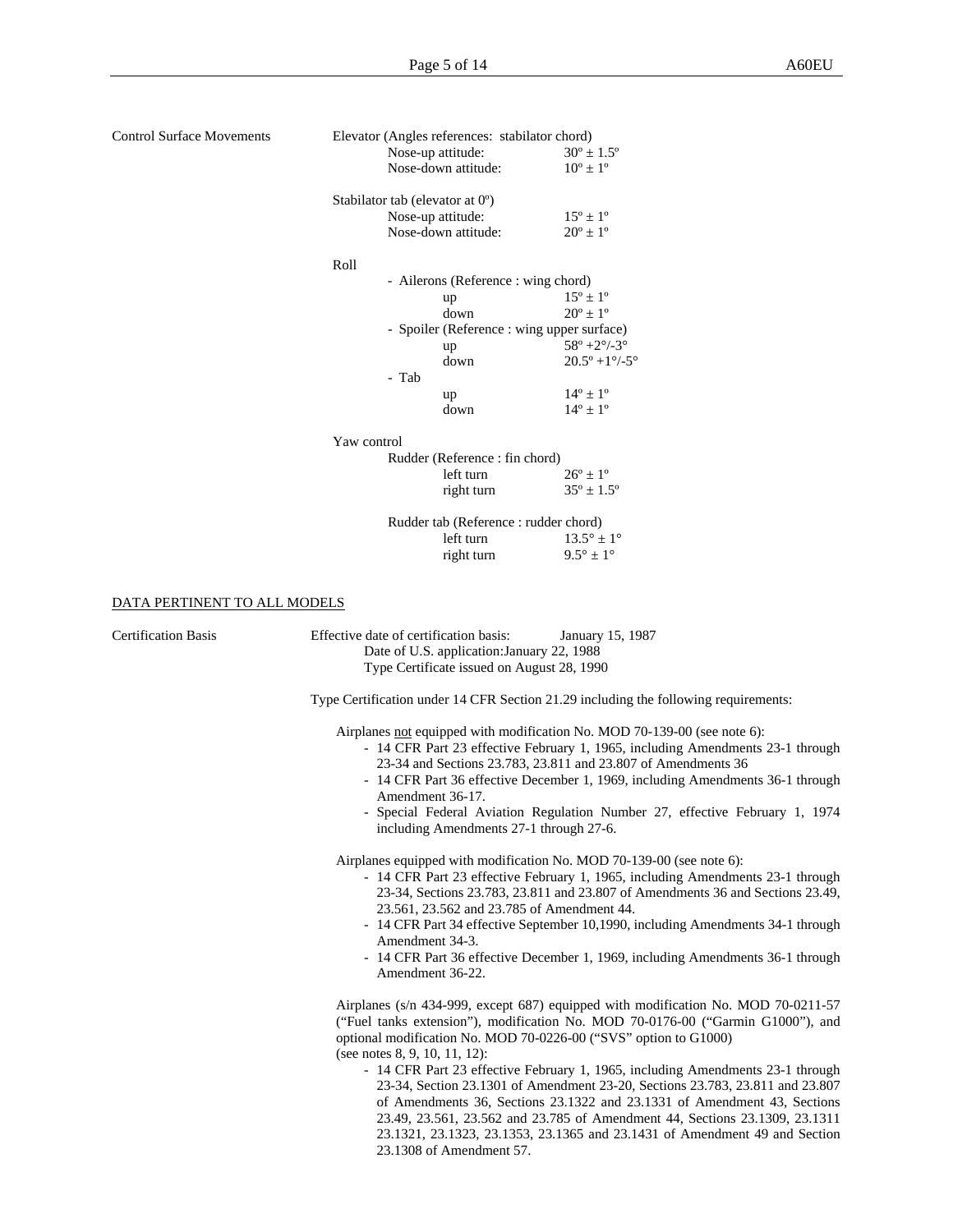- 14 CFR Part 34 effective September 10, 1990, including Amendments 34-1 through Amendment 34-3.
- 14 CFR Part 36 effective December 1, 1969, including Amendments 36-1 through Amendment 36-22.

Airplanes (s/n 687, 1000-1105) equipped with modification MOD 70-0176-00 ("Garmin G1000"), modification No. MOD 70-0234-24 ("New electrical generation and primary distribution"), MOD70-0322-00 ("Aerodynamic efficiency improvement"), MOD70- 0323-71 ("Propulsion efficiency improvement"), MOD70-0324-00 ("Human Machine Interface improvement"), MOD70-0357-71 ("Take-off and landing operations at 850SHP"), and optional modification No MOD70-0345-61 ("New five-blade propeller") and, in addition, airplanes from s/n 1106-1169, with optional modification No. MOD70- 407-00 ("Aural alerts evolution and V15 Software for G1000 Integrated Flight Deck on TBM850/900") and optional modification No. MOD70-0407-00 Ed 2 Version C ("ESP and USP option to G1000")

(see notes 18, 19, 20, 21, 22 and 23): **or**

Airplanes (s/n **1170-9999**) equipped with modification MOD 70-0176-00 ("Garmin G1000") **and optional modification MOD70-0539-00 ("Garmin G1000 Nxi"),** modification No. MOD 70-0234-24 ("New electrical generation and primary distribution"), MOD70-0322-00 ("Aerodynamic efficiency improvement"), MOD70- 0323-71 ("Propulsion efficiency improvement"), MOD70-0324-00 ("Human Machine Interface improvement"), MOD70-0357-71 ("Take-off and landing operations at 850SHP"), and optional modification No MOD70-0345-61 ("New five-blade propeller"), optional modification No. MOD70-407-00 ("Aural alerts evolution and V15 Software for G1000 Integrated Flight Deck on TBM850/900") and optional modification No. MOD70- 0407-00 Ed 2 Version C ("ESP and USP option to G1000")

(see notes 18, 19, 20, 21, 22, 23**, 24 and 25**):

- 14 CFR Part 23 effective February 1, 1965, including Amendments 23-1 through 23-34, Section 23.1301 of Amendment 23-20, Sections 23.783, 23.811 and 23.807 of Amendments 36, Sections 23.1322 and 23.1331 of Amendment 43, Sections 23.49, 23.561, 23.562 and 23.785 of Amendment 44, Sections 23.1309, 23.1311 23.1321, 23.1323, 23.1353, 23.1365 and 23.1431 of Amendment 49, Section 23.207 of Amendment 50, Section 23.1308 of Amendment 57 and Section 23.1306 of Amendment 61. (Note: Airplanes equipped with optional modification No. MOD70-0423-34 "Lift transducer and AOA" also include Section 23.207 of Amendment 50. Airplanes equipped with optional modification No. MOD70-0388- 25 "AMSAFE Airbag Seatbelt on Pilot and Co-Pilot Seats" also include FAA Special Conditions No. 23-276-SC.)
- 14 CFR Part 34 effective September 10,1990, including Amendments 34-1 through Amendment 34-3.
- 14 CFR Part 36 effective December 1, 1969, including Amendments 36-1 through Amendment 36-28.

Airplanes (s/n 1111-**1215**) equipped with optional modification No. MOD70-0476-00 ("Garmin G3000" including ESP and USP option to G3000), modification No. MOD 70- 0234-24 ("New electrical generation and primary distribution"), MOD70-0322-00 ("Aerodynamic efficiency improvement"), MOD70-0323-71 ("Propulsion efficiency improvement"), MOD70-0324-00 ("Human Machine Interface improvement"), MOD70- 0357-71 ("Take-off and landing operations at 850SHP") **and** optional modification No MOD70-0345-61 ("New five-blade propeller") (see notes 18, 19, 20, 21, 22 and 23): **or** Airplanes (s/n **1216-9999**) equipped with optional modification No. MOD70-0476-00 ("Garmin G3000" including ESP and USP option to G3000) **and optional modification No. MOD70-0549-00 ("Garmin G3000 2018"),** modification No. MOD 70-0234-24 ("New electrical generation and primary distribution"), MOD70-0322-00 ("Aerodynamic efficiency improvement"), MOD70-0323-71 ("Propulsion efficiency improvement"), MOD70-0324-00 ("Human Machine Interface improvement"), MOD70-0357-71 ("Takeoff and landing operations at 850SHP") and optional modification No MOD70-0345-61 ("New five-blade propeller")

(see notes 18, 19, 20, 21, 22, 23, **24 and 26**):

- 14 CFR Part 23 effective February 1, 1965, including Amendments 23-1 through 23-34, Section 23.1301 of Amendment 23-20, Sections 23.783, 23.811 and 23.807 of Amendments 36, Sections 23.1322 and 23.1331 of Amendment 43, Sections 23.49, 23.561, 23.562 and 23.785 of Amendment 44, Sections 23.1309, 23.1311 23.1321, 23.1323, 23.1353, 23.1365 and 23.1431 of Amendment 49, Section 23.207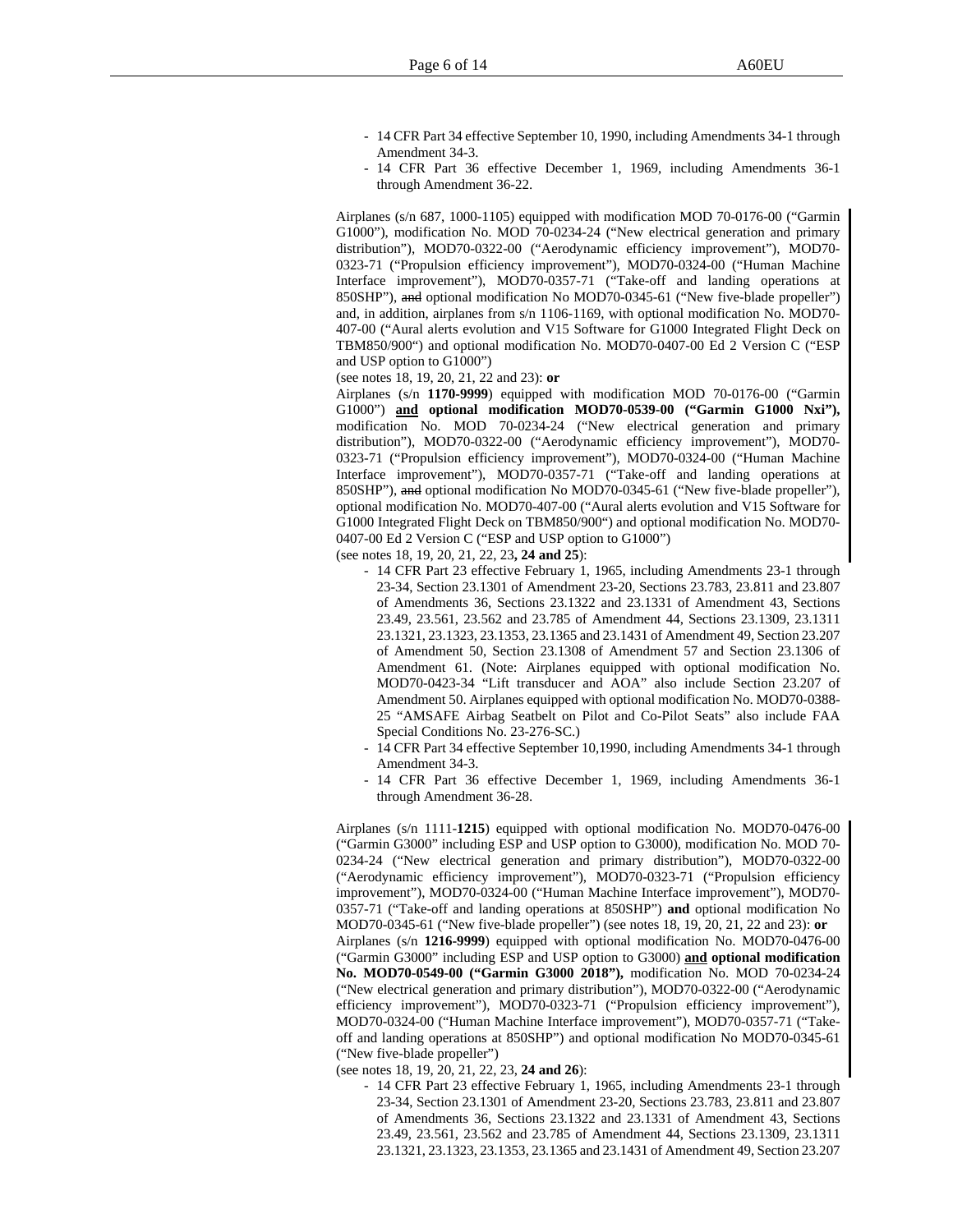of Amendment 50, Section 23.1308 of Amendment 57 and Section 23.1306 of Amendment 61. (Note: Airplanes equipped with optional modification No. MOD70-0423-34 "Lift transducer and AOA" also include Section 23.207 of Amendment 50. Airplanes equipped with optional modification No. MOD70-0388- 25 "AMSAFE Airbag Seatbelt on Pilot and Co-Pilot Seats" also include FAA Special Conditions No. 23-276-SC.)

- 14 CFR Part 34 effective September 10,1990, including Amendments 34-1 through Amendment 34-3.
- 14 CFR Part 36 effective December 1, 1969, including Amendments 36-1 through Amendment 36-28.

Equivalent Safety Items:

Equivalent levels of safety finding made per the provisions of  $14$  CFR Part  $21.21(b)(1)$  for:

ELOS ACE-02-01 : 14 CFR §23.807(a)(1), Emergency Exits; Refer to FAA letter dated October 7, 2001, applicable to cargo configured airplanes only (See Note 4.)

ELOS ACE-14-01: 14 CFR §23.777(d) Cockpit Controls Location and 14 CFR §23.781(b), Shape – Single Power Lever for TBM700 dated December 12, 2013, applicable to aircraft equipped with MOD70-0324-00 (see note 21)

Approved for flight into known icing.

Direction Générale de l'Aviation Civile (DGAC) originally type certified this aircraft under its type certificate number TC 181, and EASA Type Certificate Number EASA.A.010. The FAA validated this product under U.S. Type Certificate Number A60EU. Effective September 28, 2003, the European Aviation Safety Agency (EASA) began oversight of this product on behalf of France.

| <b>Import Requirements</b> | a) To be considered eligible for operation in the United States, each aircraft manufactured<br>under this type certificate must be accompanied by a certificate of airworthiness for<br>export or certifying statement endorsed by the exporting foreign civil airworthiness<br>authority which states (in the English language): This aircraft conforms to its U.S. type<br>design (type certificate number A60EU) and is in a condition for safe operation.<br>b) The U.S. airworthiness certification basis for aircraft type certificated under FAR<br>Section 21.29 and exported by the country of manufacture is FAR Sections 21.183 (c)<br>or $21.185(c)$ .<br>c) The U.S. airworthiness certification basis for aircraft type certificated under FAR<br>Section 21.29 exported from countries other than the country of manufacture (e.g., third<br>party country) is FAR Section $21.183(d)$ or $21.183(b)$ .<br>The FAA can issue a U.S. airworthiness certificate based on an NAA Export Certificate of<br>Airworthiness (Export C of A) signed by a representative of the Direction Générale de<br>l'Aviation Civile (DGAC) on behalf of the European Community. The Export C of A<br>should contain the following statement: 'The aircraft covered by this certificate has been<br>examined, tested, and found to comply with U.S. airworthiness regulations 14 CFR 23<br>approved under U.S. Type Certificate No. A60EU and to be in a condition for safe<br>operation.' |
|----------------------------|----------------------------------------------------------------------------------------------------------------------------------------------------------------------------------------------------------------------------------------------------------------------------------------------------------------------------------------------------------------------------------------------------------------------------------------------------------------------------------------------------------------------------------------------------------------------------------------------------------------------------------------------------------------------------------------------------------------------------------------------------------------------------------------------------------------------------------------------------------------------------------------------------------------------------------------------------------------------------------------------------------------------------------------------------------------------------------------------------------------------------------------------------------------------------------------------------------------------------------------------------------------------------------------------------------------------------------------------------------------------------------------------------------------------------------------------------------------------------------------|
| Serial Nos. Eligible       | A Certificate of Airworthiness for Export endorsed as noted under "Import Requirements"<br>must be submitted for each individual aircraft for which application for U.S. certification is<br>made.                                                                                                                                                                                                                                                                                                                                                                                                                                                                                                                                                                                                                                                                                                                                                                                                                                                                                                                                                                                                                                                                                                                                                                                                                                                                                     |
| Equipment                  | The basic required equipment as prescribed in the applicable airworthiness regulations (see<br>certification basis) must be installed in the aircraft for certification. Approved equipment<br>is listed as follows:<br>Main equipment list: NAV Nr 34/90 edition 2 or later revision                                                                                                                                                                                                                                                                                                                                                                                                                                                                                                                                                                                                                                                                                                                                                                                                                                                                                                                                                                                                                                                                                                                                                                                                  |
|                            | In addition, the following items of equipment are required:<br>French DGAC or EASA approved Pilot's Operating Handbook                                                                                                                                                                                                                                                                                                                                                                                                                                                                                                                                                                                                                                                                                                                                                                                                                                                                                                                                                                                                                                                                                                                                                                                                                                                                                                                                                                 |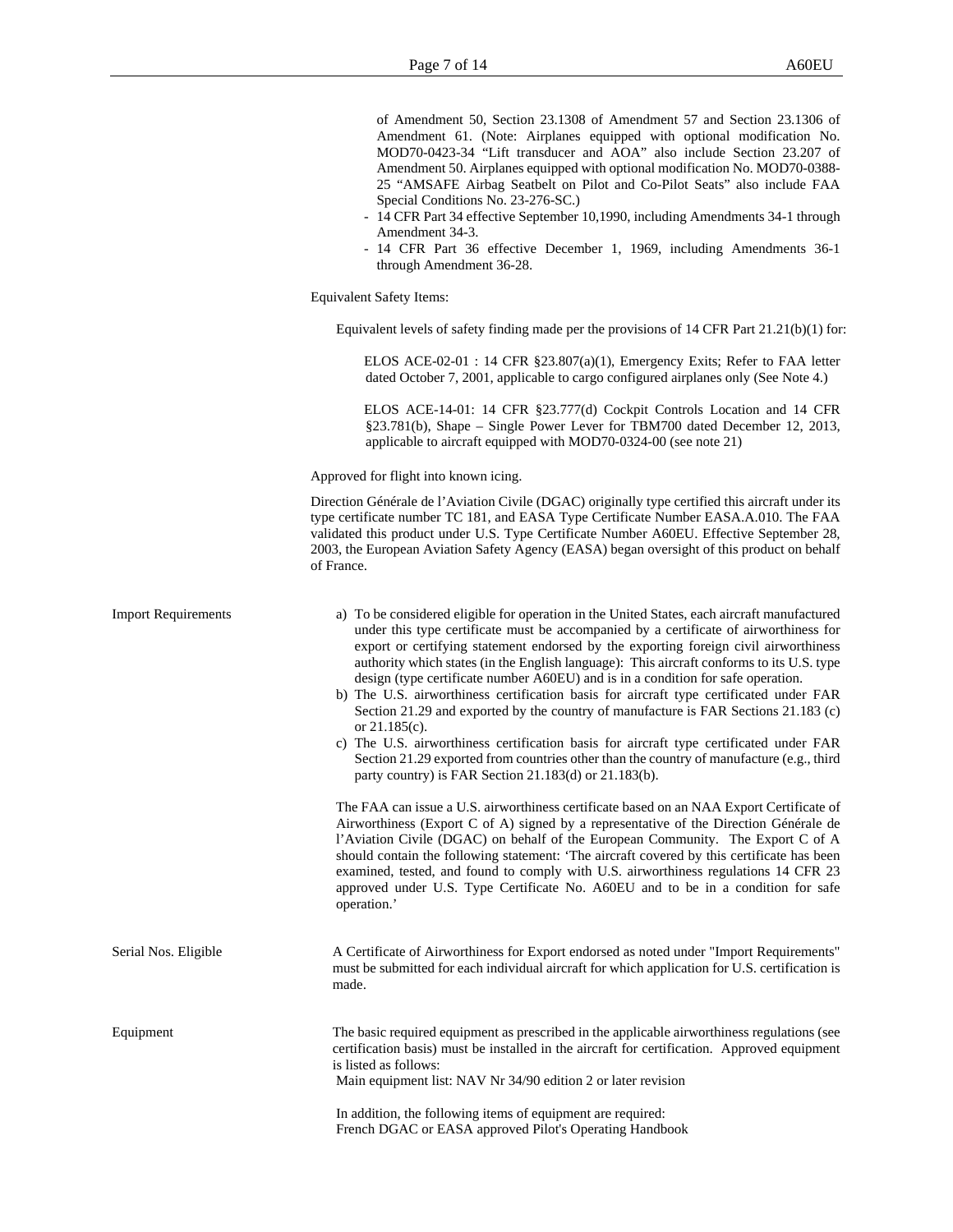For aircraft with the Modification No. MOD 70-091-52 "Wide Entrance Door" or Option No. OPT 70-52-002 "Pilot Door", the Pilot's Operating Handbook must be at revision 7 or later revision.

For aircraft with option No OPT 70-25-027 Cargo Transportation Capability installed, Pilot's Operating Handbook Supplement 30 revision 2 or later revision must be utilized.

For aircraft with Modification No MOD 70-140-00 "TBM 700 C1 version", the "C1 version" of the Pilot's Operating Handbook is required.

For aircraft with Modification No MOD 70-139-00 (see note 6), the "C1 version" of the Pilot's Operating Handbook is required and Pilot's Operating Handbook Supplement 41 "TBM700 C2"must be utilized.

For aircraft with Modification No. MOD 70-0188-00 "TBM700 N version", the "TBM850" Rev 1 (P/N T00.DMNFM00EEN) or later approved Pilot's Operating Handbook revision is required (see note 7).

For aircraft with Modification No. MOD 70-0176-00, Pilot's Operating Handbook TBM850 Edition 1, Rev 0 (P/N Z00.DMNFM00EE1R0EN) or later approved Pilot's Operating Handbook revision is required (see notes 8, 9, 10).

For aircraft with Optional Modification No MOD 70-0226-00 (Synthetic Vision System (SVS)), TBM 700 POH Supplement No. 50 Edition 0 Revision 0 with EASA approval date November 17, 2008 or later FAA/EASA approved revision is required or other Supplement No. 50 Editions according to airplane effectivity (see Note 12).

For aircraft with optional SOCATA modification No. MOD 70-0275-00 (Multi-Mission Aircraft), TBM 700 POH Supplement No. 53 Revision 1 with EASA approval date November 19, 2010 or later FAA/EASA approved revision is required (see Note 15).

For aircraft with optional SOCATA modification No. MOD 70-0276-00 ("Garmin G1000 Retrofit"), the appropriate SOCATA TBM 700 POH (P/N No. Z00.DMAFM00EE1R0EN) ED1 dated November 30, 2010 or later FAA/EASA approved revision is required (see Note 16).

For aircraft with SOCATA modification No. MOD 70-0315-25 ("4 seats accommodation"), the appropriate SOCATA TBM 850 POH Edition 1, Revision 7 (P/N Z00.DMNFM00EE1R7EN) or later approved revision and SOCATA TBM850 POH Edition 1, Temporary revision 11 dated March 2012 with EASA approval date July 4, 2012 or later FAA/EASA approved revision are required (see Note 17).

For aircraft with SOCATA modifications No. MOD 70-0176-00, MOD 70-0211-57, MOD 70-0234-24, MOD 70-0322-00, MOD 70-0323-71, MOD 70-0324-00 and MOD 70- 0357-71, the appropriate SOCATA TBM 900 POH Edition 0 (P/N Z00.DMHFM00EE0R0EN) dated October 31, 2013 or later FAA/EASA approved revisions is required (see notes 18 through 23).

For aircraft with SOCATA modifications No. MOD 70-0176-00, MOD 70-0211-57,

MOD 70-0234-24, MOD 70-0322-00, MOD 70-0323-71, MOD 70-0324-00, MOD 70- 0357-71 and MOD 70-0439-79, the appropriate SOCATA TBM 900 POH Edition 1 (P/N Z00.DMHFM00EE1R0EN) dated December 5, 2014 or later FAA/EASA approved revisions is required (see notes 18 through 23).

For aircraft with SOCATA modifications No. MOD 70-0476-00, MOD 70-0211-57, MOD 70-0234-24, MOD 70-0322-00, MOD 70-0323-71, MOD 70-0324-00, MOD 70- 0357-71, MOD 70-0439-79 and MOD 70-0462-34, the appropriate SOCATA TBM 930 POH Edition 0 (P/N Z00.DMJFM00EE0R0EN) dated December 31, 2015 or later FAA/EASA approved revisions is required (see notes 18 through 23).

For aircraft s/n 687, 1000-**1169** with optional SOCATA modification No. MOD70-0407- 00 Ed 2 Version C ("ESP and USP option to G1000"), TBM 900 POH Supplement No. 62 Edition 0, Revision 0 dated April 15, 2016 or later FAA/EASA approved revision is required **(see notes 18 through 23**.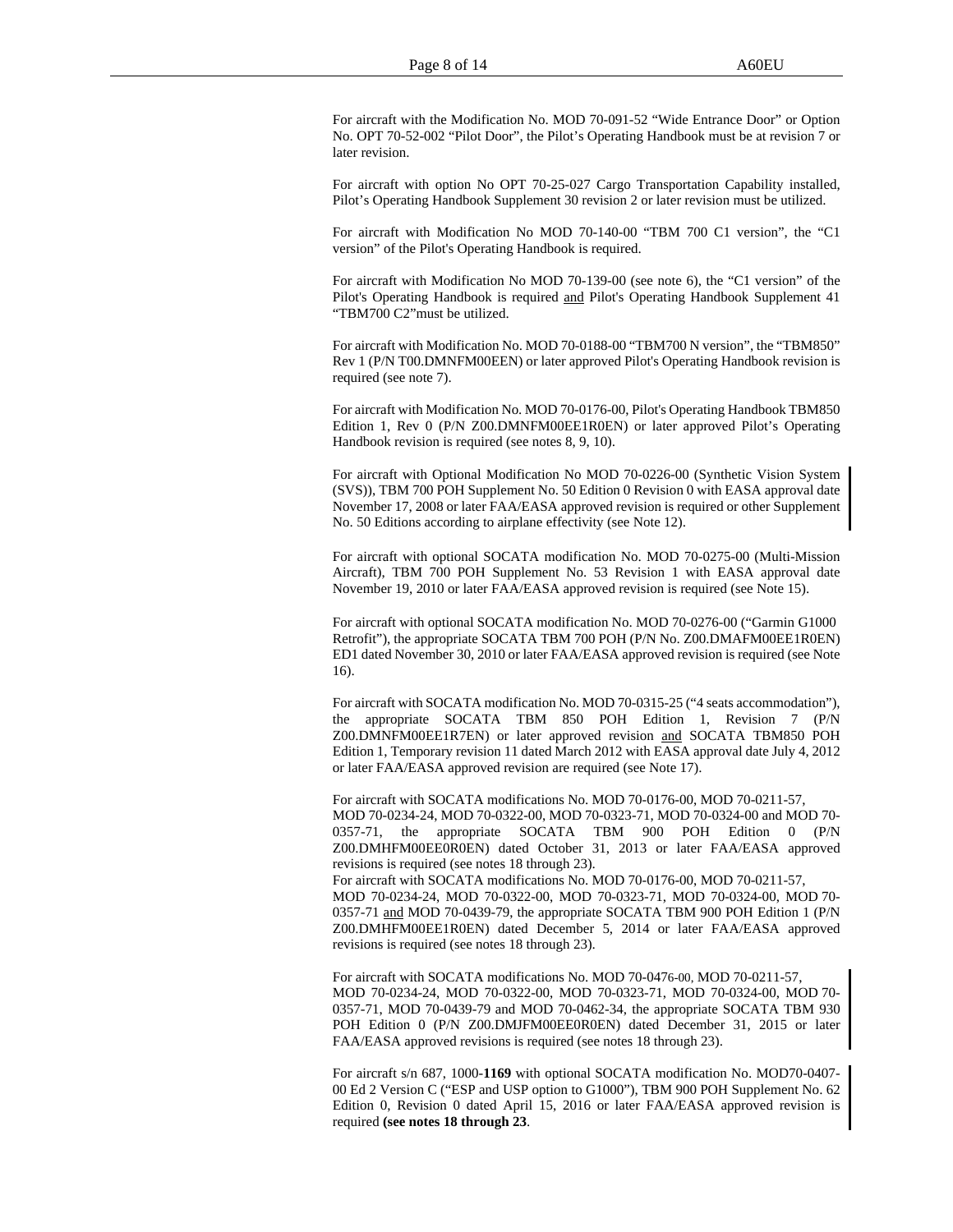|                       | For aircraft s/n 1170-1269 with SOCATA modification MOD 70-0539-00 (G1000 Nxi),<br>MOD 70-0211-57, MOD 70-0234-24, MOD 70-0322-00, MOD 70-0323-71, MOD 70-<br>0324-00, MOD 70-0357-71, MOD 70-0439-79, MOD 70-0407-00 and MOD70-0462-34,<br>the appropriate TBM 910 POH:                                                                                                                                                                                              |
|-----------------------|-----------------------------------------------------------------------------------------------------------------------------------------------------------------------------------------------------------------------------------------------------------------------------------------------------------------------------------------------------------------------------------------------------------------------------------------------------------------------|
|                       | - Edition 0 (P/N Z00.DMDFM00EE0R0EN) dated January 15, 2017 or later<br>FAA/EASA approved revisions is required for s/n 1170-1269 (see notes 18 through 25                                                                                                                                                                                                                                                                                                            |
|                       | and $27$ ) or<br>- Edition 1 (P/N Z00.DMDFM00EE1R0EN) dated January 15, 2019 or later<br>FAA/EASA approved revisions is required for s/n 1270-9999 (see notes 18 through<br>25, 27, 29 and 30.                                                                                                                                                                                                                                                                        |
|                       | For aircraft with SOCATA modification MOD 70-0549-00 (G3000 2018), the appropriate<br><b>TBM 930 POH:</b>                                                                                                                                                                                                                                                                                                                                                             |
|                       | - Edition 1 (P/N Z00.DMJFM00EE1R0EN) dated January 15, 2018 or later FAA/EASA<br>approved revisions is required for s/n 1216-1269 (see notes 18 through 24, 26 and 27)                                                                                                                                                                                                                                                                                                |
| Datum                 | 118.11 in. ahead of firewall front face.                                                                                                                                                                                                                                                                                                                                                                                                                              |
| <b>Leveling Means</b> | Cabin floor mounting rail.                                                                                                                                                                                                                                                                                                                                                                                                                                            |
| Service Information   | Each of the documents listed below must state that it is approved by the European Aviation<br>Safety Agency (EASA) or – for approvals made before September 28, $2003 - by$ the<br>Direction Générale de l'Aviation Civile (DGAC).<br>• Service bulletins,<br>• Structural repair manuals,<br>• Vendor manuals,<br>• Aircraft flight manuals, and<br>• Overhaul and maintenance manuals.                                                                              |
|                       | The FAA accepts such documents and considers them FAA-approved unless one of the<br>following conditions exists:                                                                                                                                                                                                                                                                                                                                                      |
|                       | • The documents change the limitations, performance, or procedures of the<br>FAA approved manuals; or                                                                                                                                                                                                                                                                                                                                                                 |
|                       | • The documents make an acoustical or emissions changes to this product's U.S.<br>type certificate as defined in 14 CFR § 21.93.                                                                                                                                                                                                                                                                                                                                      |
|                       | The FAA uses the post type validation procedures to approve these documents. The FAA<br>may delegate on case-by-case to EASA to approve on behalf of the FAA for the U.S. type<br>certificate. If this is the case it will be noted on the document.                                                                                                                                                                                                                  |
| Note 1                | Current weight and balance report, including list of equipment included in certificated<br>empty weight and loading instructions when necessary, must be provided for each aircraft<br>at the time of original certification.                                                                                                                                                                                                                                         |
|                       | The certificated empty weight and corresponding center of gravity location must include<br>unusable fuel of 60 lb at $(+189.8)$ and full oil of 23.8 lb at $(+82.3)$                                                                                                                                                                                                                                                                                                  |
| Note 2                | The placards specified in the DGAC/EASA approved Pilot's Operating Handbook must be<br>displayed.                                                                                                                                                                                                                                                                                                                                                                     |
| Note 3                | For TBM700A, B, C1 and C2 versions and TBM700N version not equipped with SOCATA<br>modifications No. MOD70-0176-00 and MOD70-0211-57 (see notes 10 and 14):<br>Airworthiness Limitations are contained in Chapter 4 of the FAA and DGAC/EASA<br>700<br>aircraft<br>maintenance<br>approved<br>TBM<br>manual<br>Rev<br>31.<br>(P/N)<br>Z00.DMAMMPXEE0R31), or later approved revision. These Limitations may not be<br>changed without FAA approval and EASA approval. |
|                       | For TBM700N version equipped with SOCATA modifications No. MOD70-0176-00 and<br>MOD70-0211-57 (see notes 10 and 14):<br>And                                                                                                                                                                                                                                                                                                                                           |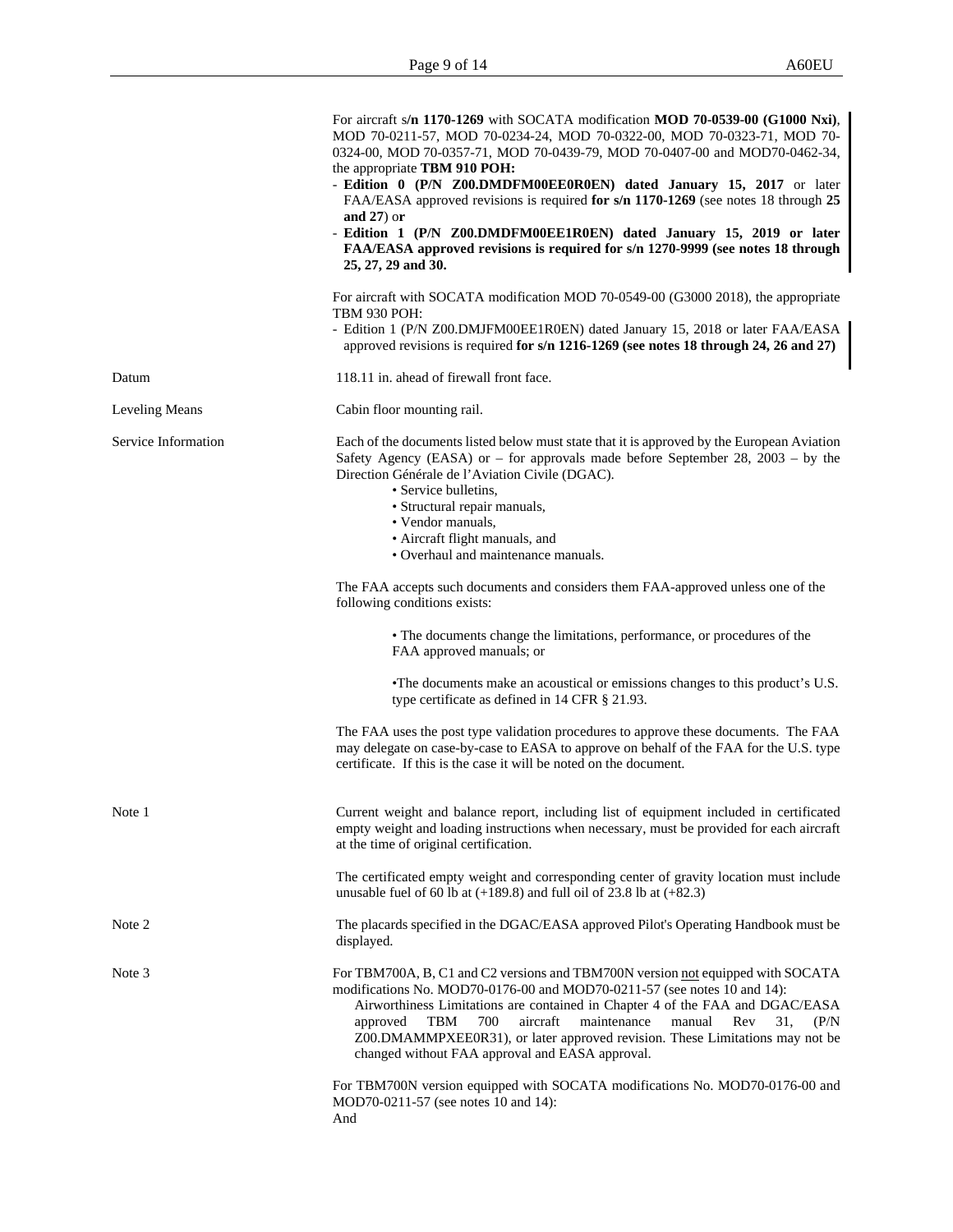For TBM700N version equipped with SOCATA modifications No. MOD70-0176-00, - 0211-57, -0234-24, -0322-00, -0323-71, -0324-00 and -0357-71 and optional modification No. MOD70-0345-61 (see notes 18 through 23):

And

For TBM700N version equipped with SOCATA modifications No. MOD70-0176-00, - 0211-57, -0234-24, -0322-00, -0323-71, -0324-00 and -0357-71, optional modification No. MOD70-0345-61, optional modification No. MOD70-0462-34, optional modification No. MOD70-0407-00 **and optional modification No. MOD70-0539-00** (see notes 18 through 25, **27, 29 and 30**):

Airworthiness Limitations are contained in Chapter 4 of the FAA and DGAC/EASA approved TBM aircraft maintenance manual Edition 0 Rev 11, (P/N Z00.DMNMMPXEE0R11), or later approved revision. These Limitations may not be changed without FAA approval and EASA approval.

Remark: From Revision 11 the TBM850 aircraft maintenance manual becomes the TBM aircraft maintenance manual.

For TBM700N version equipped with SOCATA modifications No. MOD70-0476-00, - 0211-57, -0234-24, -0322-00, -0323-71, -0324-00 and -0357-71, optional modification**s** No. MOD70-0345-61 and MOD70-0462-34 **and optional modification No. MOD70- 0549-00** (see notes 18 through 24**, 26, 27, 29 and 30**):

Airworthiness Limitations are contained in Chapter 4 of the FAA and DGAC/EASA approved TBM aircraft maintenance manual Edition 0 Rev 0, (P/N Z00.DMJMMPXEE0R0), or later approved revision. These Limitations may not be changed without FAA approval and EASA approval.

| Note 4 | TBM 700 Cargo Version:<br>Airplanes to be converted to the cargo version must be modified with SOCATA option No.<br>OPT 70-52-002 "Pilot Door", MOD 70-091-52 "Wide Entrance Door" and must also be<br>modified for cargo operations by having SOCATA option No. OPT70-25-027 "Cargo<br>Transportation Capability" installed. Cargo aircraft must be operated with appropriate<br>Pilot's Operating Handbooks and Supplements as described in the Equipment section of<br>this data sheet. |
|--------|--------------------------------------------------------------------------------------------------------------------------------------------------------------------------------------------------------------------------------------------------------------------------------------------------------------------------------------------------------------------------------------------------------------------------------------------------------------------------------------------|
|        | Cargo aircraft seating capacity:                                                                                                                                                                                                                                                                                                                                                                                                                                                           |
|        | Airplanes equipped with SOCATA option No. OPT70-25-027 version A (R.H. emergency<br>exit not accessible):<br>- limited to one occupant (pilot) as defined in equivalent level (ELOS) of safety<br>ACE-02-01. (See Certification Basis.)                                                                                                                                                                                                                                                    |
|        | Airplanes equipped with SOCATA option No. OPT70-25-027 version B (R.H. emergency<br>exit accessible):<br>- limited to two occupants (front seats)                                                                                                                                                                                                                                                                                                                                          |
| Note 5 | TBM 700 airplane serial numbers 245 and 246 may be modified to the Modification No<br>MOD 70-140-00 "TBM 700 C1Version" configuration when accomplished in accordance<br>with DGAC approved technical instructions and other applicable requirements of this data<br>sheet.                                                                                                                                                                                                                |
| Note 6 | SOCATA modification No MOD 70-139-00 allows an extended MTOW.<br>It is an optional modification applicable to $s/n$ 205, 240, 244-9999. The retrofit is possible<br>only for airplanes within the above range of serial numbers already equipped with<br>SOCATA modification No MOD 70-140-00 "TBM700 C1 Version".                                                                                                                                                                         |
| Note 7 | SOCATA modification No MOD 70-0188-00 "TBM700 N version" allows a<br>maximum continuous power of 850 shp for climb and cruise (i.e. with flaps up), and a<br>maximum power of 700 shp when flaps are extended.<br>This modification basically consists in the installation of PT6A-66D in lieu of PT6A-64<br>engine. It is applicable to TBM700 s/n 346-9999.<br>"TBM850" is the first trade name of the "TBM700 N version" (see Note 14).                                                 |
| Note 8 | SOCATA modification No MOD 70-0211-57 "Fuel tanks extension" extends the wing fuel<br>tanks by one bay (between wing ribs 18 and 19) further outboard on each wing. The                                                                                                                                                                                                                                                                                                                    |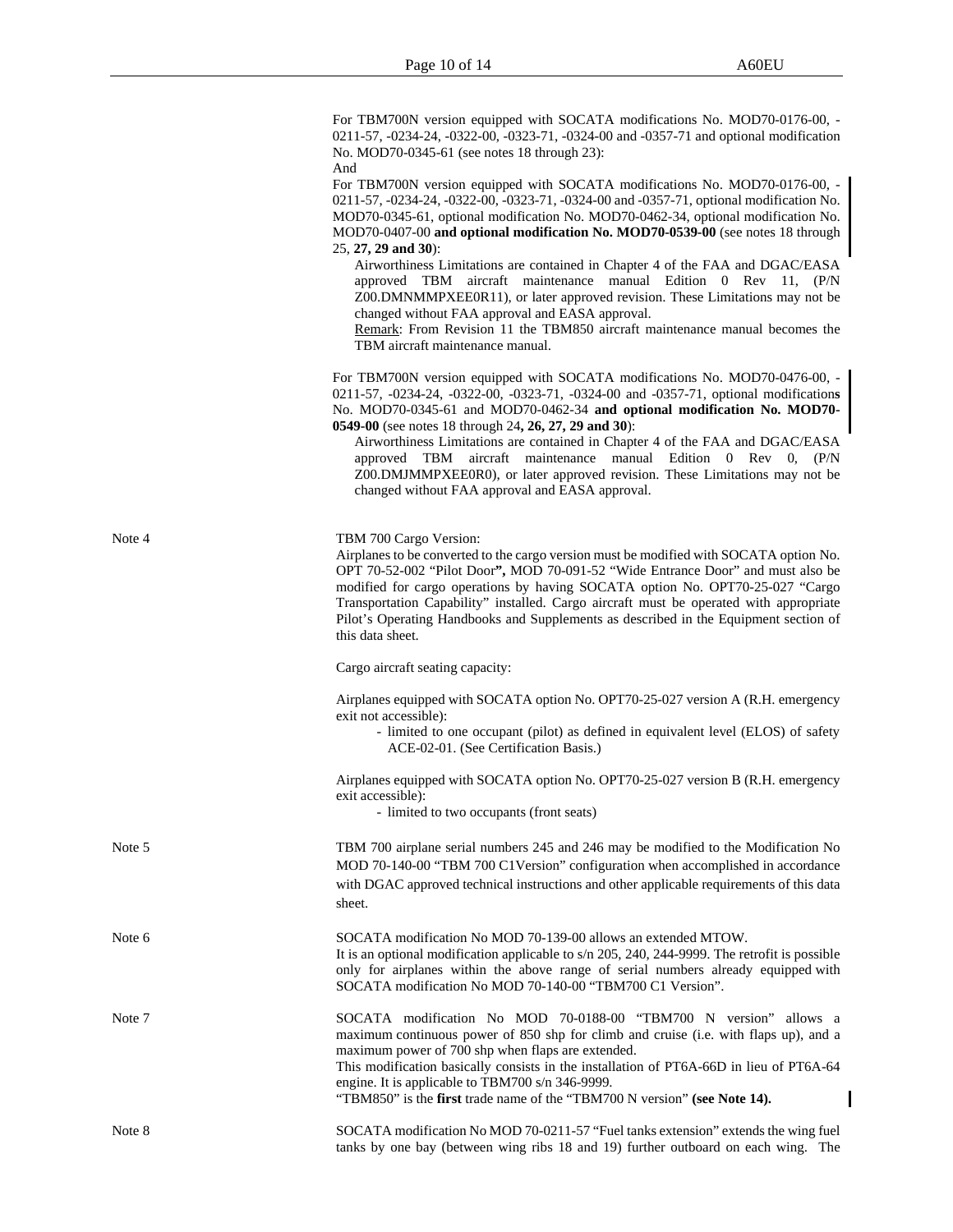|         | modification relocated the fuel tank filler cap, fuel vent, temperature probe, and pitot probe.<br>There is no change to the external wing geometry, MTOW, center of gravity, or aircraft<br>flight envelope.                                                                                                                                                                                                                                                                                                                                                                                                                                                                                                                                                                                                                                                                                                                                                                                                            |
|---------|--------------------------------------------------------------------------------------------------------------------------------------------------------------------------------------------------------------------------------------------------------------------------------------------------------------------------------------------------------------------------------------------------------------------------------------------------------------------------------------------------------------------------------------------------------------------------------------------------------------------------------------------------------------------------------------------------------------------------------------------------------------------------------------------------------------------------------------------------------------------------------------------------------------------------------------------------------------------------------------------------------------------------|
| Note 9  | SOCATA modification No MOD 70-0176-00 "Garmin G1000" factory installs Garmin G-<br>1000 Integrated Avionics System as standard equipment on model TBM700 ("TBM850",<br>"TBM900" and "TBM910").                                                                                                                                                                                                                                                                                                                                                                                                                                                                                                                                                                                                                                                                                                                                                                                                                           |
| Note 10 | SOCATA modification No MOD 70-0211-57 is only applicable to model TBM 700<br>("TBM850", "TBM900", "TBM910" and "TBM930") s/n 434-9999 equipped with MOD<br>70-188-00.<br>SOCATA modification No MOD 70-0176-00 is only applicable to model TBM700<br>("TBM850", "TBM900" and "TBM910") s/n 434-9999 equipped with MOD 70-188-00,<br>MOD 70-211-57 and MOD 70-0158-28 (Fuel Gauging Amplifier).<br>SOCATA modification No MOD 70-0211-57 and MOD 70-0176-00 are installed in<br>conjunction at the factory and are only applicable to model TBM700 ("TBM850",<br>"TBM900" and "TBM910") s/n 434-9999.<br>Previously manufactured aircraft are not eligible to be retrofitted with MOD 70-0211-57<br>or MOD 70-0176-00.                                                                                                                                                                                                                                                                                                    |
| Note 11 | Airplanes (s/n 434-9999), which are equipped with SOCATA modification No. MOD 70-<br>0176-00 ("Garmin G1000") or SOCATA modification No. MOD 70-0476-00 ("Garmin<br>G3000"), meet the initial airworthiness requirements for operation in Reduced Vertical<br>Separation when required equipment (refer to Pilot Operating Handbook List of Critical<br>RVSM equipment) is maintained in accordance with the airplane Maintenance Manual.<br>Each operator must obtain final RVSM operating approval directly from the FAA.                                                                                                                                                                                                                                                                                                                                                                                                                                                                                              |
| Note 12 | Airplanes (s/n 434-9999) which have SOCATA modification No. MOD 70-0176-00<br>("Garmin G1000") or SOCATA modification No. MOD 70-0476-00 ("Garmin G3000"),<br>are eligible for Optional SOCATA modification No. MOD 70-0226-00 (Synthetic Vision<br>System (SVS)). These airplanes can be modified through incorporation of SOCATA<br>optional service bulletin SB70-164-34 in the field or by SOCATA at the factory under their<br>major level 1 type design approval.<br>Airplanes with this SVS modification must have SOCATA TBM 700 POH titled:<br>- "TBM 850 supplement 50 Revision 0" with EASA approval date November 17, 2008<br>(G1000 system) or later FAA/EASA approved revisions or<br>- "TBM 900 supplement 50 Edition 1 Revision 0" with EASA approval date February 6,<br>2014 (G1000 system also) or later FAA/EASA approved revisions or<br>"TBM 930 supplement 50 Edition 2 Revision 1" with EASA approval date March 27,<br>2017 (G3000 and G1000 Nxi systems) or later FAA/EASA approved revisions. |
| Note 13 | Optional SOCATA modification No. MOD 70-0246-25 (Chemical Toilet and its<br>associated curtain installation).<br>Airplanes (s/n 434-9999) are eligible for version A of MOD 70-0246-25. These airplanes<br>can be modified through incorporation of SOCATA optional service bulletin SB70-175-25<br>in the field or by SOCATA at the factory under their major level 1 type design approval.<br>Airplanes with this modification must have SOCATA TBM 700 POH temporary revision<br>titled "TBM 850 Pilot's Operating Handbook Temporary Revision No. 2 (TR02)" with<br>EASA approval date July 17, 2009 or later FAA/EASA approved revisions.                                                                                                                                                                                                                                                                                                                                                                           |
|         | Airplanes (s/n 126-433 (not including 269)), are eligible for version B of MOD 70-0246-<br>25. These airplanes can be modified through incorporation of SOCATA optional service<br>bulletin SB70-184-25 in the field or by SOCATA at the factory under their major level 1<br>type design approval. Airplanes with this modification must have the appropriate<br>SOCATA TBM 700 POH temporary revision ("TBM 850 Pilot's Operating Handbook<br>Temporary Revision No. 4 (TR04)", ("TBM 700 B Pilot's Operating Handbook Temporary<br>Revision No. 4 (TR04)", ("TBM 700C Pilot's Operating Handbook Temporary Revision<br>No. 4 (TR04)") with EASA approval date October 5, 2010 or later FAA/EASA<br>approved revisions                                                                                                                                                                                                                                                                                                 |
| Note 14 | TBM700 versions:                                                                                                                                                                                                                                                                                                                                                                                                                                                                                                                                                                                                                                                                                                                                                                                                                                                                                                                                                                                                         |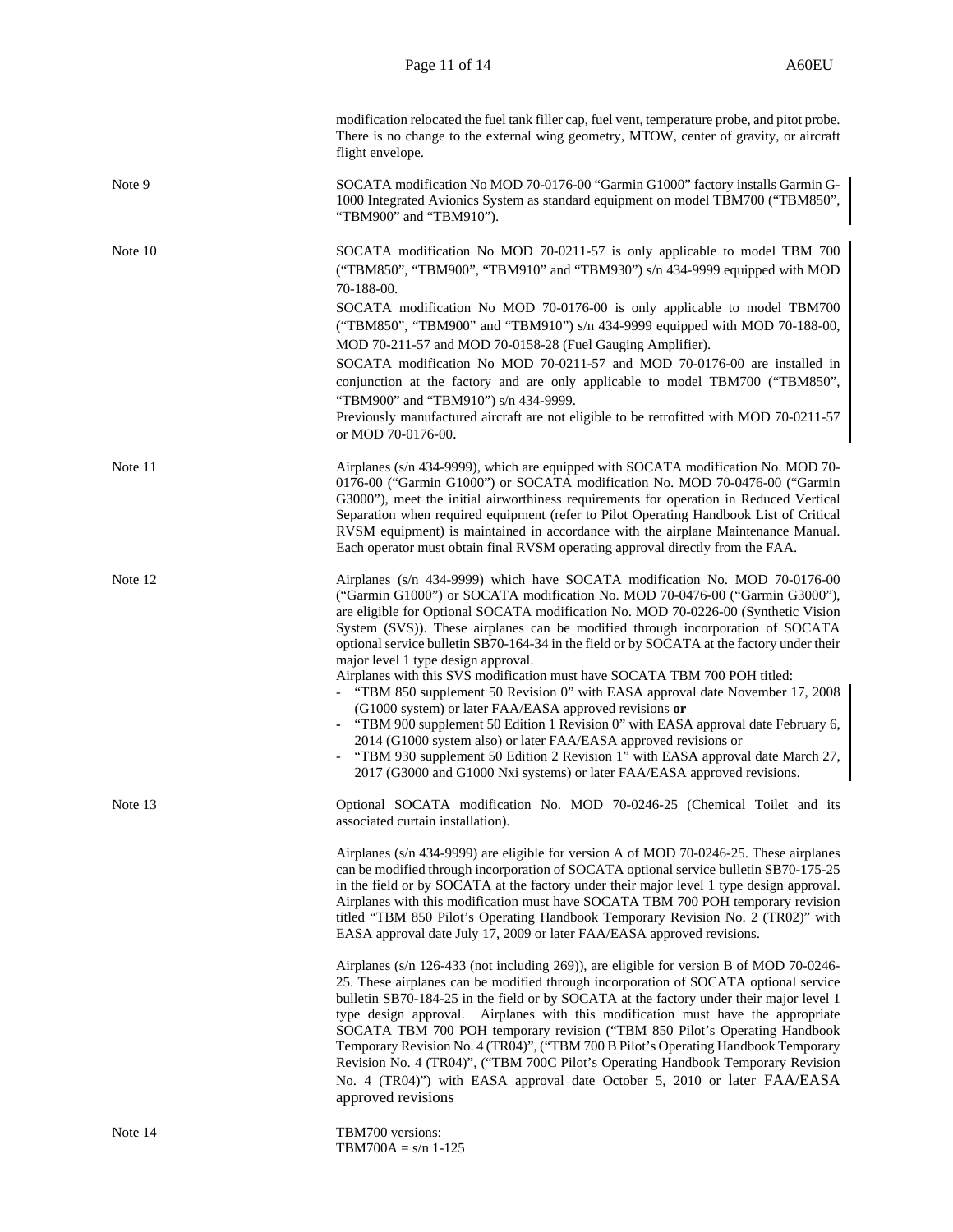|         | TBM700B = $s/n$ 126-243, except $s/n$ 205 and 240<br><b>TBM700C:</b><br>- TBM700C1 = $s/n$ 244-345, except $s/n$ 269, plus $s/n$ 205 and 240 (MOD70-140-00°<br>- TBM700C2 = $s/n$ 244-345, except $s/n$ 269, plus $s/n$ 205 and 240 (TBM700C1 equipped<br>with SOCATA modification No. MOD70-139-00) (see note 6)<br><b>TBM700N:</b><br>- (Trade name: TBM850) not factory equipped with G1000 system = $s/n$ 346-433, except<br>$s/n$ 269<br>- (Trade name: TBM850) equipped with G1000 system = $s/n$ 434-999, except 687<br>- (Trade name: TBM900) equipped with G1000 system, winglets, composite cowlings,<br>power single lever = $s/n$ 687, 1000-1169, of which only airplanes equipped with MOD70-<br>0176-00                                                                                                                                                                                                                                                                                                                                                                                                                                                                                                                                                                                                                                                                                                                                                                                                                                                                                                                                                                                                                                                 |
|---------|-----------------------------------------------------------------------------------------------------------------------------------------------------------------------------------------------------------------------------------------------------------------------------------------------------------------------------------------------------------------------------------------------------------------------------------------------------------------------------------------------------------------------------------------------------------------------------------------------------------------------------------------------------------------------------------------------------------------------------------------------------------------------------------------------------------------------------------------------------------------------------------------------------------------------------------------------------------------------------------------------------------------------------------------------------------------------------------------------------------------------------------------------------------------------------------------------------------------------------------------------------------------------------------------------------------------------------------------------------------------------------------------------------------------------------------------------------------------------------------------------------------------------------------------------------------------------------------------------------------------------------------------------------------------------------------------------------------------------------------------------------------------------|
|         | - (Trade name: TBM930) equipped with G3000 system, winglets, composite cowlings,<br>power single lever = $s/n$ 1111- 9999, of which only airplanes equipped with MOD70-<br>0476-00 and optional MOD70-0549-00<br>- (Trade name: TBM910) equipped with G1000 system, G1000 Nxi system, winglets,<br>composite cowlings, power single lever = $s/n$ 1170- 9999, of which only airplanes<br>equipped with MOD70-0539-00                                                                                                                                                                                                                                                                                                                                                                                                                                                                                                                                                                                                                                                                                                                                                                                                                                                                                                                                                                                                                                                                                                                                                                                                                                                                                                                                                  |
| Note 15 | Optional SOCATA modification No. MOD 70-0275-00 (Multi-Mission Aircraft).<br>Airplanes (s/n 14-9999)) are eligible for Optional SOCATA modification No. MOD 70-<br>0275-00 (Multi-Mission Aircraft). These airplanes can be modified by SOCATA at the<br>factory under their major level 1 type design approval. Airplanes with this modification<br>must have the appropriate SOCATA TBM 700 POH Supplement No. 53, Revision 1 with<br>EASA approval date November 19, 2010 or later FAA/EASA approved revisions and<br>Maintenance<br>SOCATA<br><b>TBM700</b><br>Aircraft<br>Manual<br>Supplement<br>(P/N)<br>Z00.DMAMMS01PEE0R0) dated March 2011 or later FAA/EASA approved revisions.                                                                                                                                                                                                                                                                                                                                                                                                                                                                                                                                                                                                                                                                                                                                                                                                                                                                                                                                                                                                                                                                            |
| Note 16 | Optional SOCATA modification No. MOD 70-0276-00 ("Garmin G1000 Retrofit").<br>Airplanes TBM700A (s/n $14 - 125$ ) equipped with MOD 70-01-0158-28B (Fuel Gauging<br>Amplifier) and TBM700B (s/n 126 – 243, except s/n 205 and 240) equipped with MOD70-<br>0158-28B (Fuel Gauging Amplifier) are eligible for Optional Socata modification No.<br>MOD 70-0276-00. These airplanes can be modified by SOCATA at the factory under their<br>major level 1 type design approval. Airplanes with this modification must have the<br>appropriate SOCATA TBM 700 POH (P/N No. Z00.DMAFM00EE1R0EN) ED1 dated<br>November 30, 2010 or later FAA/EASA approved revisions and SOCATA TBM 700<br>Aircraft Maintenance Manual Supplement (P/N Z00.DMAMMS02PEE0R0) dated<br>October 2010 or later FAA/EASA approved revisions.                                                                                                                                                                                                                                                                                                                                                                                                                                                                                                                                                                                                                                                                                                                                                                                                                                                                                                                                                     |
| Note 17 | Airplanes equipped with SOCATA modification No. MOD 70-0316-25 (capability for 4<br>seats configuration) are eligible for SOCATA modification No. MOD 70-0315-25 (4 seats<br>accommodation).<br>SOCATA modification No. MOD 70-0316-25 (capability for 4 seats configuration) is<br>installed in factory from s/n 609.<br>SOCATA modification No. MOD 70-0315-25 (4 seats accommodation) can be installed<br>on airplanes equipped with SOCATA modification No. MOD 70-0316-25 (capability for<br>4 seats configuration) through incorporation of SOCATA optional service bulletin SB70-<br>200-25 in the field.<br>SOCATA modification No. MOD 70-0315-25 (4 seats accommodation) is installed in<br>factory on s/n 615 and from s/n 627-9999. Airplanes equipped with SOCATA modification<br>No. MOD 70-0315-25 (4 seats accommodation) must have the appropriate:<br>SOCATA TBM 850 POH Edition 1, Revision 7 or later approved update and<br>SOCATA TBM850 POH Edition 1, Temporary revision 11 dated March 2012 with<br>EASA approval date July 4, 2012 or later FAA/EASA approved revisions, or<br>SOCATA TBM 900 POH Edition 0, Revision 1 (s/n 1000-1049, plus s/n 687) dated<br>February 1, 2014 with EASA approval date February 24, 2014 or later FAA/EASA<br>approved revisions, or<br>SOCATA TBM 900 POH Edition 1, Revision 0 (s/n 1050-1169, only airplanes<br>$\qquad \qquad -$<br>equipped with MOD70-0176-00) dated December 05, 2014 with EASA approval date<br>December 22, 2014 or later FAA/EASA approved revisions, or<br>SOCATA TBM 930 POH Edition 0, Revision 0 (s/n 1111-1215, only airplanes<br>equipped with MOD70-0476-00) dated December 31, 2015 with EASA approval date<br>February 18, 2016 or later FAA/EASA approved revisions or |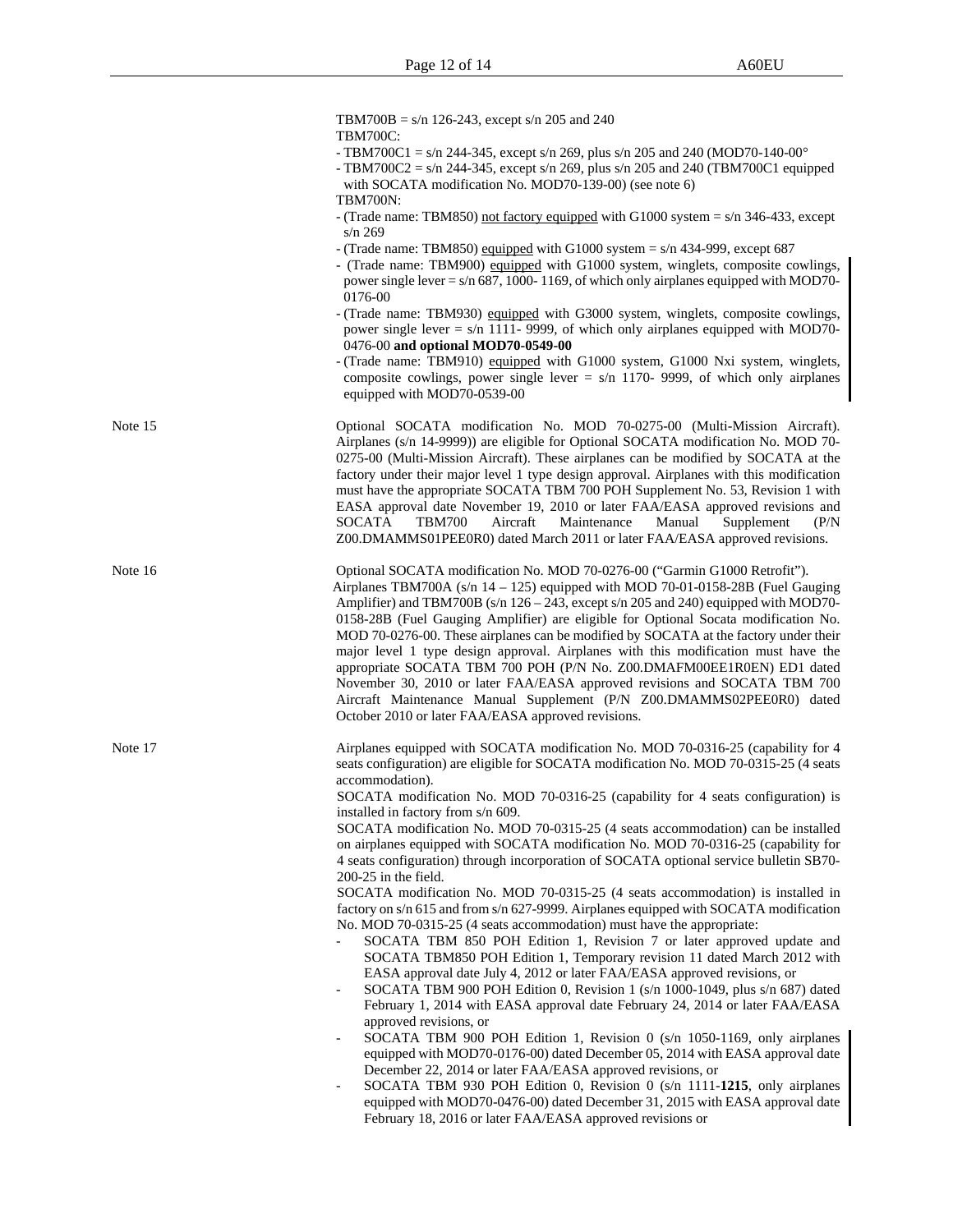|         | SOCATA TBM 930 POH Edition 1, Revision $0$ (s/n 1216-1269, only airplanes<br>equipped with MOD70-0549-00 Versions A thru C) dated January 15, 2018 with<br>EASA approval date March 5, 2018 or later FAA/EASA approved revisions or<br>SOCATA TBM 910 POH Edition 0, Revision 0 (s/n 1170-1269, only airplanes<br>$\overline{\phantom{a}}$<br>equipped with MOD70-0539-00 Versions A thru G) dated January 15, 2017 with<br>EASA approval date March 24, 2017 or later FAA/EASA approved revisions or<br>DAHER TBM 910 POH Edition 1, Revision 0 (s/n 1270-9999, only airplanes<br>equipped with MOD70-0539-00 Version H) dated January 15, 2019 with EASA<br>approval date January 14, 2019 or later FAA/EASA approved revisions.                                                                                                                                                                                                                                                                                                                                                                                                                                                                                                                                                                                   |
|---------|----------------------------------------------------------------------------------------------------------------------------------------------------------------------------------------------------------------------------------------------------------------------------------------------------------------------------------------------------------------------------------------------------------------------------------------------------------------------------------------------------------------------------------------------------------------------------------------------------------------------------------------------------------------------------------------------------------------------------------------------------------------------------------------------------------------------------------------------------------------------------------------------------------------------------------------------------------------------------------------------------------------------------------------------------------------------------------------------------------------------------------------------------------------------------------------------------------------------------------------------------------------------------------------------------------------------|
| Note 18 | SOCATA modification No MOD 70-0234-24 "New electrical generation and primary<br>distribution" installs new electrical distribution as standard equipment on model TBM700<br>("TBM900", "TBM910" and "TBM930") s/n687, 1000-9999. Airplanes equipped with<br>SOCATA modification No. MOD 70-0234-24 must have the appropriate:<br>SOCATA TBM 900 POH Edition 0, Revision 1 or later FAA/EASA approved<br>revisions or<br>SOCATA TBM 900 POH Edition 1, Revision 0 (s/n 1050-1169, only airplanes<br>equipped with MOD70-0176-00) or later FAA/EASA approved revisions, or<br>SOCATA TBM 930 POH Edition 0, Revision 0 (s/n 1111-1215, only airplanes<br>equipped with MOD70-0476-00) or later FAA/EASA approved revisions or<br>SOCATA TBM 930 POH Edition 1, Revision 0 (s/n 1216-1269, only airplanes<br>equipped with MOD70-0549-00 Versions A thru C) or later FAA/EASA<br>approved revisions or<br>SOCATA TBM 910 POH Edition 0, Revision 0 (s/n 1170-1269, only airplanes<br>$\overline{\phantom{a}}$<br>equipped with MOD70-0539-00 Versions A thru G) or later FAA/EASA approved<br>revisions or<br>DAHER TBM 910 POH Edition 1, Revision 0 (s/n 1270-9999, only airplanes<br>$\overline{\phantom{0}}$<br>equipped with MOD70-0539-00 Version H) or later FAA/EASA approved<br>revisions                      |
| Note 19 | SOCATA modification No MOD70-0322-00 "Aerodynamic efficiency improvement"<br>installs winglets, new position, landing and anti-collision LED lights and modified tail cone<br>on model TBM700 ("TBM900", "TBM910" and "TBM930") s/n687, 1000-9999.<br>Airplanes equipped with SOCATA modification No. MOD 70-0322-00 must have the<br>appropriate:<br>SOCATA TBM 900 POH Edition 0, Revision 1 or later FAA/EASA approved<br>revisions or<br>SOCATA TBM 900 POH Edition 1, Revision 0 (s/n 1050-1169, only airplanes<br>$\overline{\phantom{0}}$<br>equipped with MOD70-0176-00) or later FAA/EASA approved revisions, or<br>SOCATA TBM 930 POH Edition 0, Revision 0 (s/n 1111-1215, only airplanes<br>equipped with MOD70-0476-00) or later FAA/EASA approved revisions or<br>SOCATA TBM 930 POH Edition 1, Revision 0 (s/n 1216-1269, only airplanes<br>equipped with MOD70-0549-00 Versions A thru C) or later FAA/EASA<br>approved revisions or<br>SOCATA TBM 910 POH Edition 0, Revision 0 (s/n 1170-1269, only airplanes<br>equipped with MOD70-0539-00 Versions A thru G) or later FAA/EASA approved<br>revisions or<br>DAHER TBM 910 POH Edition 1, Revision 0 (s/n 1270-9999, only airplanes<br>$\overline{\phantom{a}}$<br>equipped with MOD70-0539-00 Version H) or later FAA/EASA approved<br>revisions |
| Note 20 | SOCATA modification No MOD70-0323-71 "Propulsion efficiency improvement" installs<br>new composite cowlings and a new engine inlet on model TBM700 ("TBM900",<br>"TBM910" and "TBM930") s/n687, 1000-9999. Airplanes equipped with SOCATA<br>modification No. MOD 70-0323-71 must have the appropriate:<br>SOCATA TBM 900 POH Edition 0, Revision 1 or later FAA/EASA approved<br>$\overline{\phantom{0}}$<br>revisions or<br>SOCATA TBM 900 POH Edition 1, Revision 0 (s/n 1050-1169, only airplanes<br>equipped with MOD70-0176-00) or later FAA/EASA approved revisions, or<br>SOCATA TBM 930 POH Edition 0, Revision 0 (s/n 1111-1215, only airplanes<br>equipped with MOD70-0476-00) or later FAA/EASA approved revisions or<br>SOCATA TBM 930 POH Edition 1, Revision $0$ (s/n 1216-1269, only airplanes<br>equipped with MOD70-0549-00 Versions A thru C) or later FAA/EASA<br>approved revisions or                                                                                                                                                                                                                                                                                                                                                                                                          |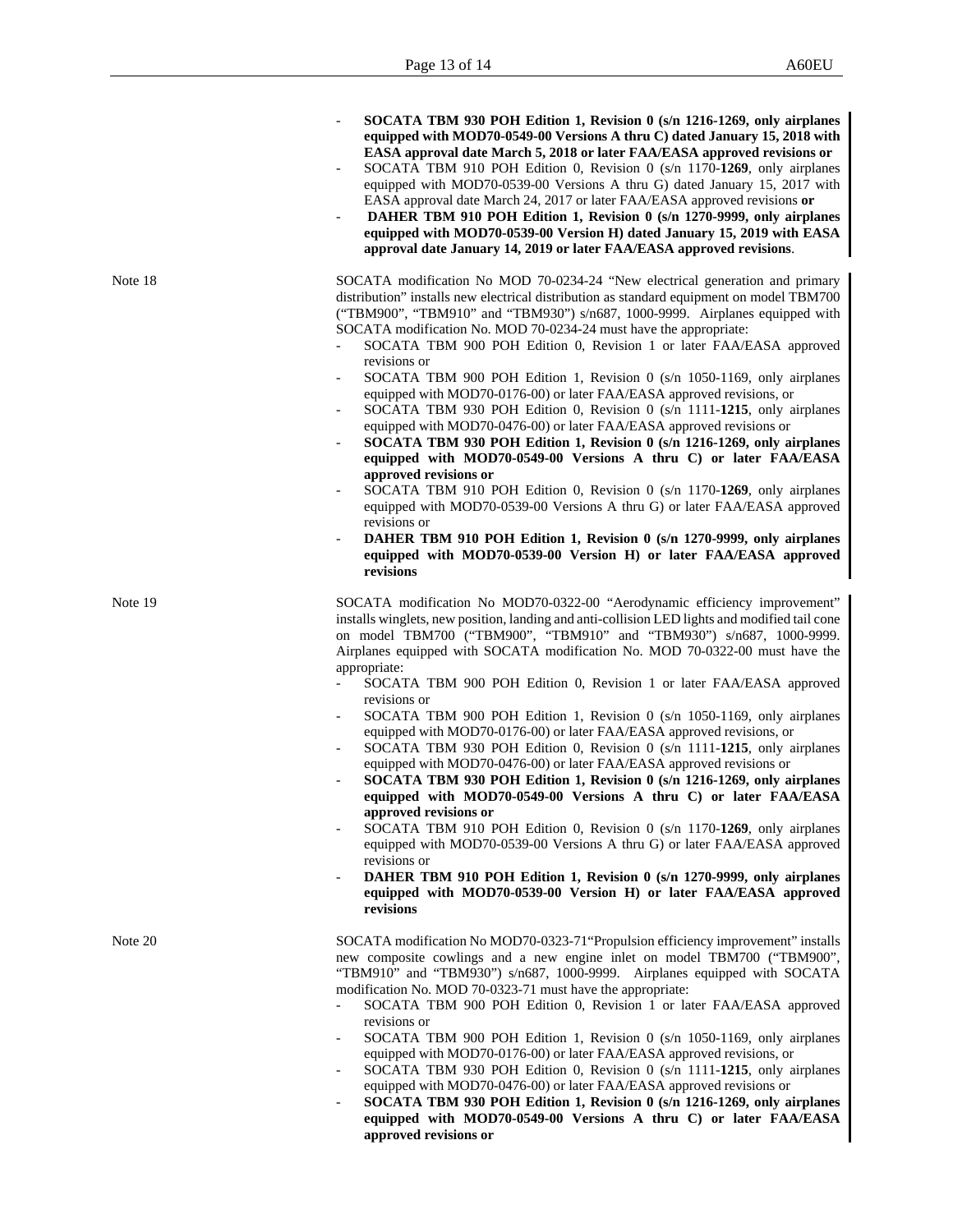|         | SOCATA TBM 910 POH Edition 0, Revision 0 (s/n 1170-1269, only airplanes<br>equipped with MOD70-0539-00 Versions A thru G) or later FAA/EASA approved<br>revisions or<br>DAHER TBM 910 POH Edition 1, Revision 0 (s/n 1270-9999, only airplanes<br>equipped with MOD70-0539-00 Version H) or later FAA/EASA approved<br>revisions                                                                                                                                                                                                                                                                                                                                                                                                                                                                                                                                                                                                                                                                                                                                                                                                                                                                                                                                                                                 |
|---------|------------------------------------------------------------------------------------------------------------------------------------------------------------------------------------------------------------------------------------------------------------------------------------------------------------------------------------------------------------------------------------------------------------------------------------------------------------------------------------------------------------------------------------------------------------------------------------------------------------------------------------------------------------------------------------------------------------------------------------------------------------------------------------------------------------------------------------------------------------------------------------------------------------------------------------------------------------------------------------------------------------------------------------------------------------------------------------------------------------------------------------------------------------------------------------------------------------------------------------------------------------------------------------------------------------------|
| Note 21 | SOCATA modification No MOD70-0324-00 "Human machine interface improvement"<br>modifies pylon and installs a single powerplant control lever on model TBM700<br>("TBM900", "TBM910" and "TBM930") s/n687, 1000-9999. Airplanes equipped with<br>SOCATA modification No. MOD 70-0324-00 must have the appropriate:<br>SOCATA TBM 900 POH Edition 0, Revision 1 or later FAA/EASA approved<br>revisions or<br>SOCATA TBM 900 POH Edition 1, Revision 0 (s/n 1050-1169, only airplanes<br>$\overline{\phantom{a}}$<br>equipped with MOD70-0176-00) or later FAA/EASA approved revisions, or<br>SOCATA TBM 930 POH Edition 0, Revision 0 (s/n 1111-1215, only airplanes<br>$\overline{\phantom{a}}$<br>equipped with MOD70-0476-00) or later FAA/EASA approved revisions or<br>SOCATA TBM 930 POH Edition 1, Revision $0$ (s/n 1216-1269, only airplanes<br>equipped with MOD70-0549-00 Versions A thru C) or later FAA/EASA<br>approved revisions or<br>SOCATA TBM 910 POH Edition 0, Revision 0 (s/n 1170-1269, only airplanes<br>equipped with MOD70-0539-00 Versions A thru G) or later FAA/EASA approved<br>revisions or<br>DAHER TBM 910 POH Edition 1, Revision 0 (s/n 1270-9999, only airplanes<br>$\overline{\phantom{a}}$<br>equipped with MOD70-0539-00 Version H) or later FAA/EASA approved<br>revisions |
| Note 22 | Optional SOCATA modification No MOD70-0345-71 "New five blade propeller" on<br>model TBM700 ("TBM900", "TBM910" and "TBM930"), s/n687, 1000-9999. Airplanes<br>equipped with SOCATA modification No. MOD 70-0345-61 must have the appropriate:<br>POH Supplement No. 58 Revision 1 to SOCATA TBM 900 POH Edition 0, Revision<br>$\overline{\phantom{a}}$<br>1 or later FAA/EASA approved revisions or<br>SOCATA TBM 900 POH Edition 1, Revision 0 (s/n 1050-1169, only airplanes<br>equipped with MOD70-0176-00) or later FAA/EASA approved revisions, or<br>SOCATA TBM 930 POH Edition 0, Revision 0 (s/n 1111-1215, only airplanes<br>equipped with MOD70-0476-00) or later FAA/EASA approved revisions or<br>SOCATA TBM 930 POH Edition 1, Revision 0 (s/n 1216-1269, only airplanes<br>equipped with MOD70-0549-00 Versions A thru C) or later FAA/EASA<br>approved revisions or<br>SOCATA TBM 910 POH Edition 0, Revision 0 (s/n 1170-1269, only airplanes<br>equipped with MOD70-0539-00 Versions A thru G) or later FAA/EASA approved<br>revisions or<br>DAHER TBM 910 POH Edition 1, Revision 0 (s/n 1270-9999, only airplanes<br>equipped with MOD70-0539-00 Version H) or later FAA/EASA approved<br>revisions                                                                                         |
| Note 23 | SOCATA modification No MOD70-0357-71 "Takeoff and landing operations at 850SHP"<br>on model TBM700 ("TBM900", "TBM910" and "TBM930"), s/n687, 1000-9999.<br>Airplanes equipped with SOCATA modification No. MOD 70-0357-71 must have the<br>appropriate:<br>SOCATA TBM 900 POH Edition 0, Revision 1 or later FAA/EASA approved<br>revisions or<br>SOCATA TBM 900 POH Edition 1, Revision 0 (s/n 1050-1169, only airplanes<br>$\overline{\phantom{a}}$<br>equipped with MOD70-0176-00) or later FAA/EASA approved revisions or<br>SOCATA TBM 930 POH Edition 0, Revision 0 (s/n 1111-1215, only airplanes<br>equipped with MOD70-0476-00) or later FAA/EASA approved revisions or<br>SOCATA TBM 930 POH Edition 1, Revision $0$ (s/n 1216-1269, only airplanes<br>$\overline{\phantom{a}}$<br>equipped with MOD70-0549-00 Versions A thru C) or later FAA/EASA<br>approved revisions or<br>SOCATA TBM 910 POH Edition 0, Revision 0 (s/n 1170-1269, only airplanes<br>$\overline{\phantom{a}}$<br>equipped with MOD70-0539-00 Versions A thru G) or later FAA/EASA approved<br>revisions or<br>DAHER TBM 910 POH Edition 1, Revision 0 (s/n 1270-9999, only airplanes<br>equipped with MOD70-0539-00 Version H) or later FAA/EASA approved<br>revisions                                                          |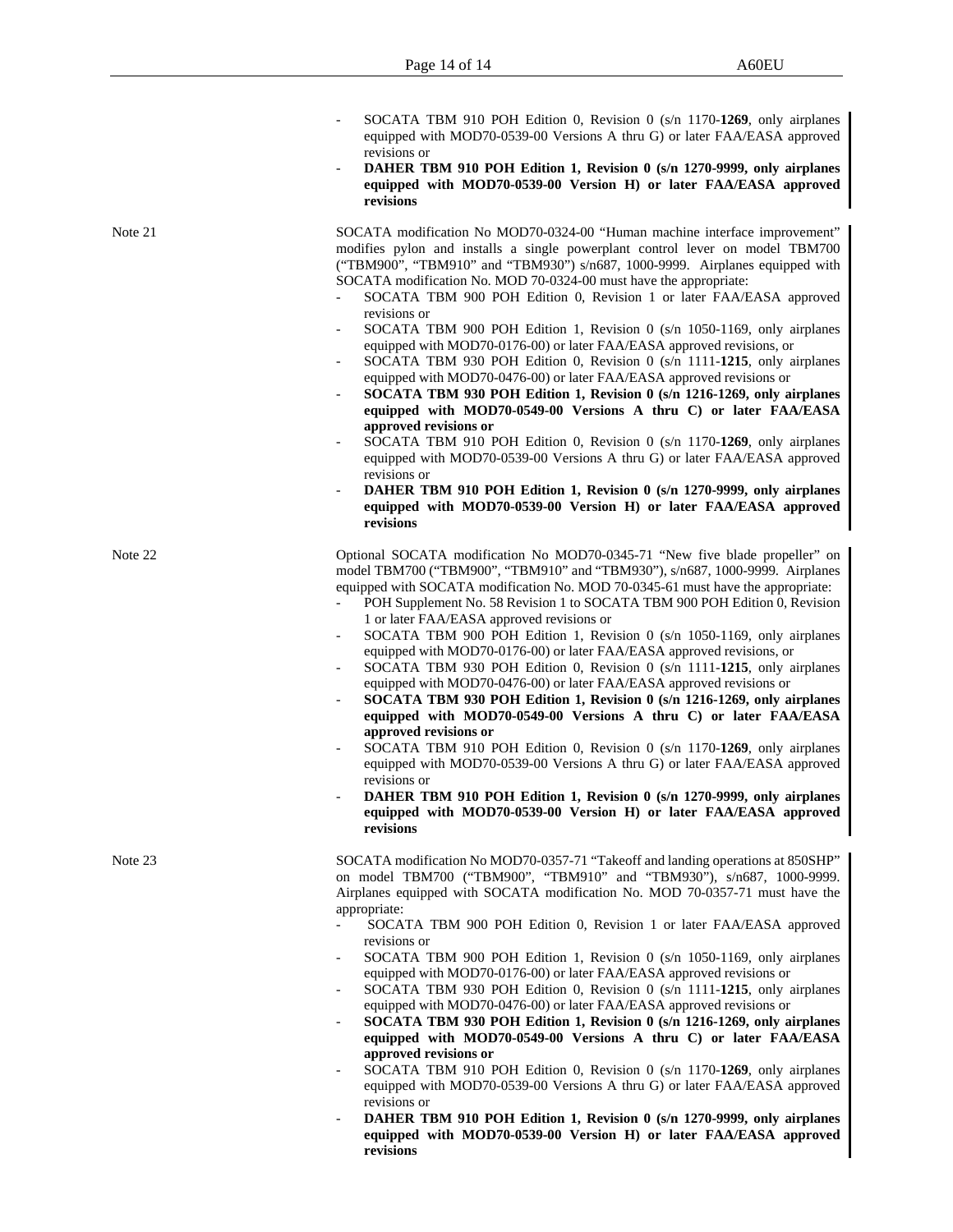| Note 24 | Airplanes equipped with Optional SOCATA modification No. MOD70-0388-25<br>"AMSAFE Airbag Seatbelt on Pilot and Co-Pilot Seats" must have the appropriate:<br>SOCATA TBM 930 POH Edition 0, Revision 1 (s/n 1111-1215, only airplanes<br>equipped with MOD70-0476-00) or later FAA/EASA approved revisions or<br>SOCATA TBM 930 POH Edition 1, Revision 0 (s/n 1216-1269, only airplanes<br>equipped with MOD70-0549-00 Versions A thru C) or later FAA/EASA<br>approved revisions or<br>SOCATA TBM 910 POH Edition 0, Revision 0 (s/n 1170-1269, only airplanes<br>$\overline{\phantom{a}}$<br>equipped with MOD70-0539-00 Versions A thru G) or later FAA/EASA approved<br>revisions or<br>DAHER TBM 910 POH Edition 1, Revision 0 (s/n 1270-9999, only airplanes<br>$\overline{\phantom{a}}$<br>equipped with MOD70-0539-00 Version H) or later FAA/EASA approved<br>revisions                                                         |
|---------|------------------------------------------------------------------------------------------------------------------------------------------------------------------------------------------------------------------------------------------------------------------------------------------------------------------------------------------------------------------------------------------------------------------------------------------------------------------------------------------------------------------------------------------------------------------------------------------------------------------------------------------------------------------------------------------------------------------------------------------------------------------------------------------------------------------------------------------------------------------------------------------------------------------------------------------|
| Note 25 | SOCATA modification No MOD70-0539-00 is only applicable to model TBM700N<br>equipped with SOCATA modification No MOD70-0176-00. SOCATA modification No<br>MOD70-0539-00 modifies original basic SOCATA modification No MOD70-0176-00<br>hardware and uses a new software.<br>Airplanes equipped with SOCATA modification No. MOD70-0539-00 ("Garmin<br>G1000 Nxi") must have the appropriate:<br>SOCATA TBM 910 POH Edition 0, Revision 0 (s/n 1170-1269, only airplanes<br>equipped with MOD70-0539-00 Versions A thru G) or later FAA/EASA<br>approved revisions or<br>DAHER TBM 910 POH Edition 1, Revision 0 (s/n 1270-9999, only airplanes<br>equipped with MOD70-0539-00 Version H) or later FAA/EASA approved<br>revisions                                                                                                                                                                                                        |
| Note 26 | SOCATA modification No MOD70-0549-00 is only applicable to model TBM700N<br>equipped with SOCATA modification No MOD70-0476-00. SOCATA modification<br>No MOD70-0549-00 modifies original basic SOCATA modification No MOD70-0476-<br>00 hardware and uses a new software.<br>Airplanes equipped with SOCATA modification No. MOD70-0549-00 ("Garmin G3000<br>2018") must have the appropriate:<br>SOCATA TBM 930 POH Edition 1, Revision 0 (s/n 1216-1269, only airplanes<br>equipped with MOD70-0549-00 Versions A thru C) or later FAA/EASA approved<br>revisions                                                                                                                                                                                                                                                                                                                                                                     |
| Note 27 | Optional SOCATA modification No. MOD70-0505-25 "Cabinet installation: Lavatory<br>compartment"<br>Airplanes (s/n 615, 627-9999) are eligible for version C of MOD 70-0505-25. These<br>airplanes must have embodied the SOCATA modification No. MOD70-0315-25 (4 seats<br>accommodation). Airplanes with this optional modification must have the appropriate<br>SOCATA TBM700 POH titled:<br>"TBM 850 supplement 63 Edition 3 Revision 0" with EASA approval date June 13,<br>2017 (s/n 434-999) or later FAA/EASA approved revisions or<br>"TBM 900 supplement 63 Edition 2 Revision 0" with EASA approval date June 13,<br>$2017$ (s/n 687, 1000-1169, only airplanes equipped with MOD70-0176-00) or later<br>FAA/EASA approved revisions or<br>"TBM supplement 63 Edition 1 Revision 1" with EASA approval date March 27,<br>2017 (airplanes equipped with MOD70-0476-00 or MOD70-0539-00) or later<br>FAA/EASA approved revisions. |
| Note 28 | In conjunction with the TC Holder name change from SOCATA to DAHER<br>AEROSPACE, the Manufacturer name changed from SOCATA to COMPAGNIE<br>DAHER.                                                                                                                                                                                                                                                                                                                                                                                                                                                                                                                                                                                                                                                                                                                                                                                        |
| Note 29 | Airplanes equipped with Optional DAHER modification No. MOD70-0619-11<br>"Modification of cabin interior marking" must have the appropriate:<br>DAHER TBM 910 POH Edition 1, Revision 0 (s/n 1270-9999, only airplanes<br>equipped with MOD70-0539-00 Version H) or later FAA/EASA approved<br>revisions                                                                                                                                                                                                                                                                                                                                                                                                                                                                                                                                                                                                                                 |